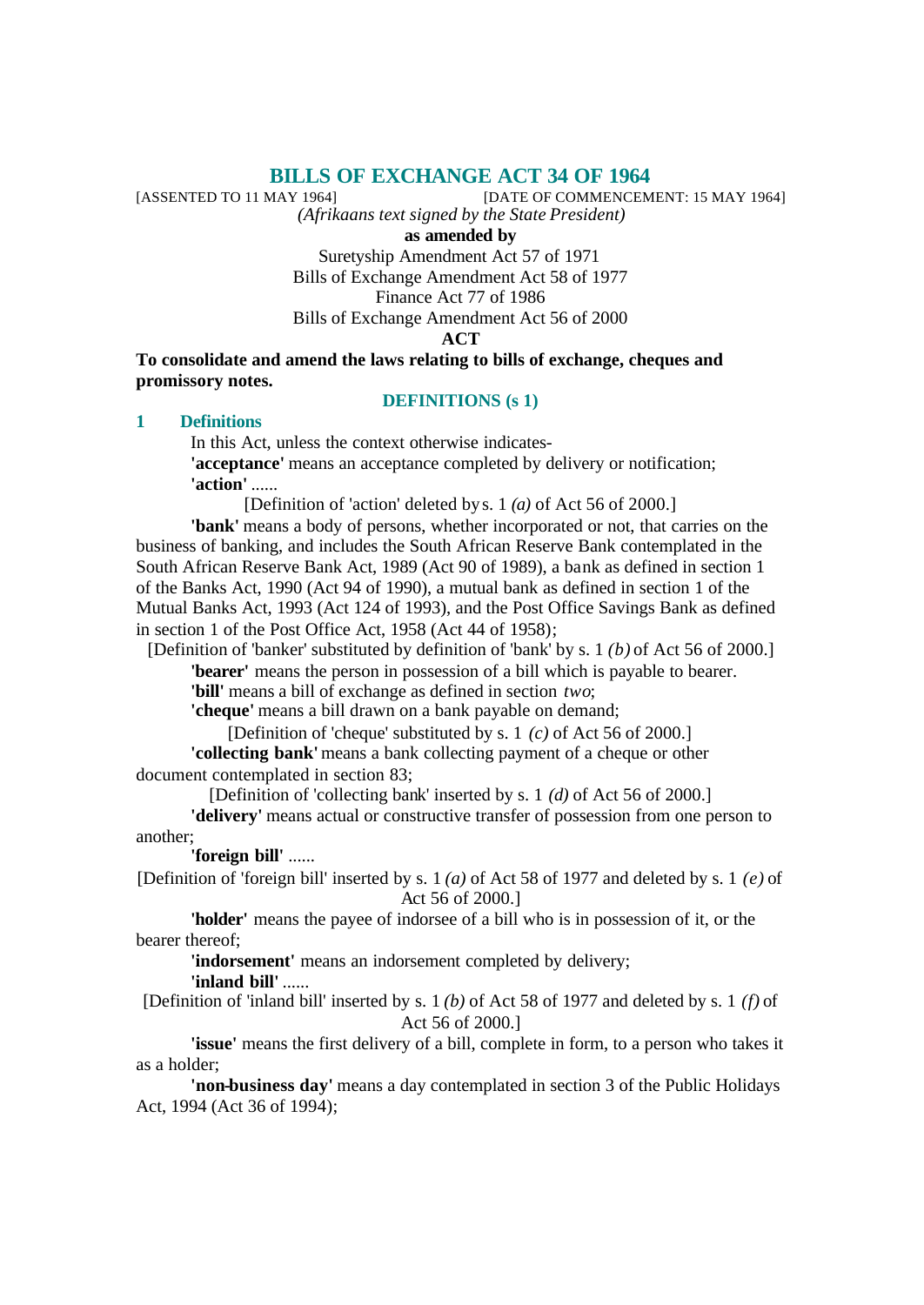[Definition of 'non-business day' substituted by s. 1 *(g)* of Act 56 of 2000.] 'note' means a promissory note as defined in section 87;

[Definition of 'note' used as a noun substituted by s. 1 *(h)* of Act 56 of 2000.] **'note'** ......

[Definition of 'note' used as a verb deleted by s. 1 *(i)* of Act 56 of 2000.]

**'payment in due course'** means payment made at or after the maturity of a bill to the holder thereof in good faith and, if his title to the bill is defective, without notice thereof.

### **'Post Office cheque'** ......

[Definition of 'Post Office cheque' inserted by s. 5 *(a)* of Act 77 of 1986 and deleted by s. 1 *(j)* of Act 56 of 2000.]

**'value'** ......

[Definition of 'value' deleted by s. 1 *(k)* of Act 56 of 2000.] **'warrant-voucher'** ......

[Definition of 'warrant-voucher' inserted by s. 5 *(b)* of Act 77 of 1986 and deleted by s. 1 *(l)* of Act 56 of 2000.]

### **CHAPTER I (ss 2-70)**

### *Bills of exchange - form and interpretation (ss 2-19)* **2 Definition of and requirements for bill of exchange**

(1) A bill of exchange is an unconditional order in writing, addressed by one person to another, signed by the person giving it, requiring the person to whom it is addressed to pay on demand, or at a fixed or determinable future time, a sum certain in money to a specified person or his order, or to bearer.

(2) An instrument which does not comply with the requirements specified in subsection (1) or which orders any act to be done in addition to the payment of money, is not a bill.

(3) An order to pay out of a particular fund is not unconditional within the meaning of subsection (1) but an unqualified order to pay coupled with-

- *(a)* an indication of a particular fund out of which the drawee is to reimburse himself, or of a particular account to be debited with the amount:
- *(b)* a statement of the transaction which gives rise to the bill;
- *(c)* a statement on the bill that it is drawn against specified documents attached thereto for delivery on acceptance or on payment of the bill, as the case may be; or
- *(d)* a statement on the bill that it is drawn under or against a specified letter of credit or other similar authority,

is unconditional within the meaning of the said subsection.

- (4) A bill is not invalid by reason-
	- *(a)* that it is not dated;
	- *(b)* that it does not specify the value given, or that any value has been given therefor;
	- *(c)* that it does not specify where it is drawn or where it is payable.

### **3 Effect if different parties to a bill are the same person, or drawee a fictitious person or not having capacity to contract**

(1) A bill may be drawn payable to the drawer or his order, or it may be drawn payable to the drawee or his order.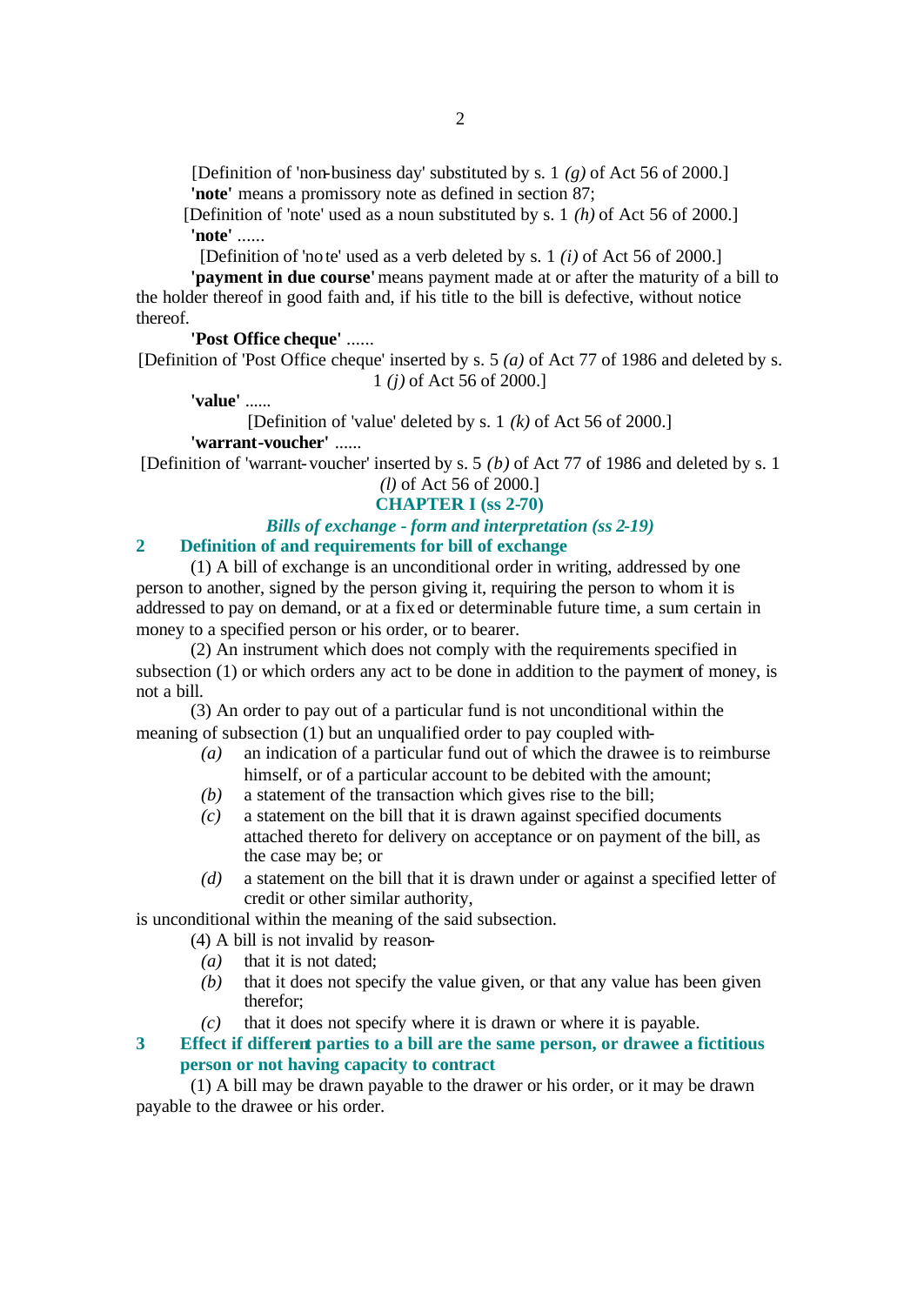(2) If in a bill, drawer and drawee are the same person, or the drawee is a fictitious person, or a person not having capacity to contract, the holder may treat the instrument, at his option, either as a bill or as a note.

#### **4 Requirements as to drawee**

(1) The drawee must be named or otherwise indicated with reasonable certainty in a bill.

(2) A bill may be addressed to two or more drawees, whether they are partners or not, but an order addressed to two or more drawees in the alternative, or to two or more drawees in succession, is not a bill of exchange.

### **5 Requirements as to payee**

(1) If a bill is not payable to bearer, the payee must be named or otherwise indicated with reasonable certainty therein.

(2) A bill may be drawn payable-

*(a)* to two or more payees jointly;

- *(b)* to one of two, or one or some of several, payees, in the alternative; or
- *(c)* to the holder of an office.

(3) If the payee is a fictitious or non-existing person, or a person not having capacity to contract, the bill may be treated as payable to bearer.

[Sub-s. (3) substituted by s. 2 of Act 56 of 2000.]

### **6 Negotiability of bills**

(1) A bill must be payable either to bearer or to order to be negotiable.

(2) A bill is payable to bearer if it is expressed to be so payable, or if the only or last indorsement on it is an indorsement in blank, or if it is expressed to be payable to the order of 'cash' or to 'cash or order'.

 $[Sub-s. (2)$  substituted by s. 3 of Act 56 of 2000.

(3) A bill is payable to order if it is expressed to be so payable, or if it is expressed to be payable to a particular person and does not contain words prohibiting transfer or indicating an intention that it should not be transferable.

(4) If a bill, either originally or by indorsement, is expressed to be payable to the order of a specified person and not to him or his order, it is nevertheless payable to him or his order at his option.

(5) If a bill contains words prohibiting transfer, or indicating an intention that it should not be transferable, it is valid as between the parties to the bill, but is not negotiable.

### **7 Sum payable**

(1) The sum payable by a bill is a sum certain in money within the meaning of this Act although it is required to be paid-

- *(a)* with interest;
- *(b)* by stated instalments;
- *(c)* by stated instalments, and upon default in payment of any instalment the whole becomes due by virtue of a provision to that effect in the bill; or
- *(d)* according to a rate of exchange indicated, or to be ascertained as directed, by the bill.

(2) If the sum payable is expressed in words and also in figures, and there is a discrepancy between the two, the sum denoted by the words is the amount payable.

(3) If a bill is expressed to be payable with interest, interest runs, unless the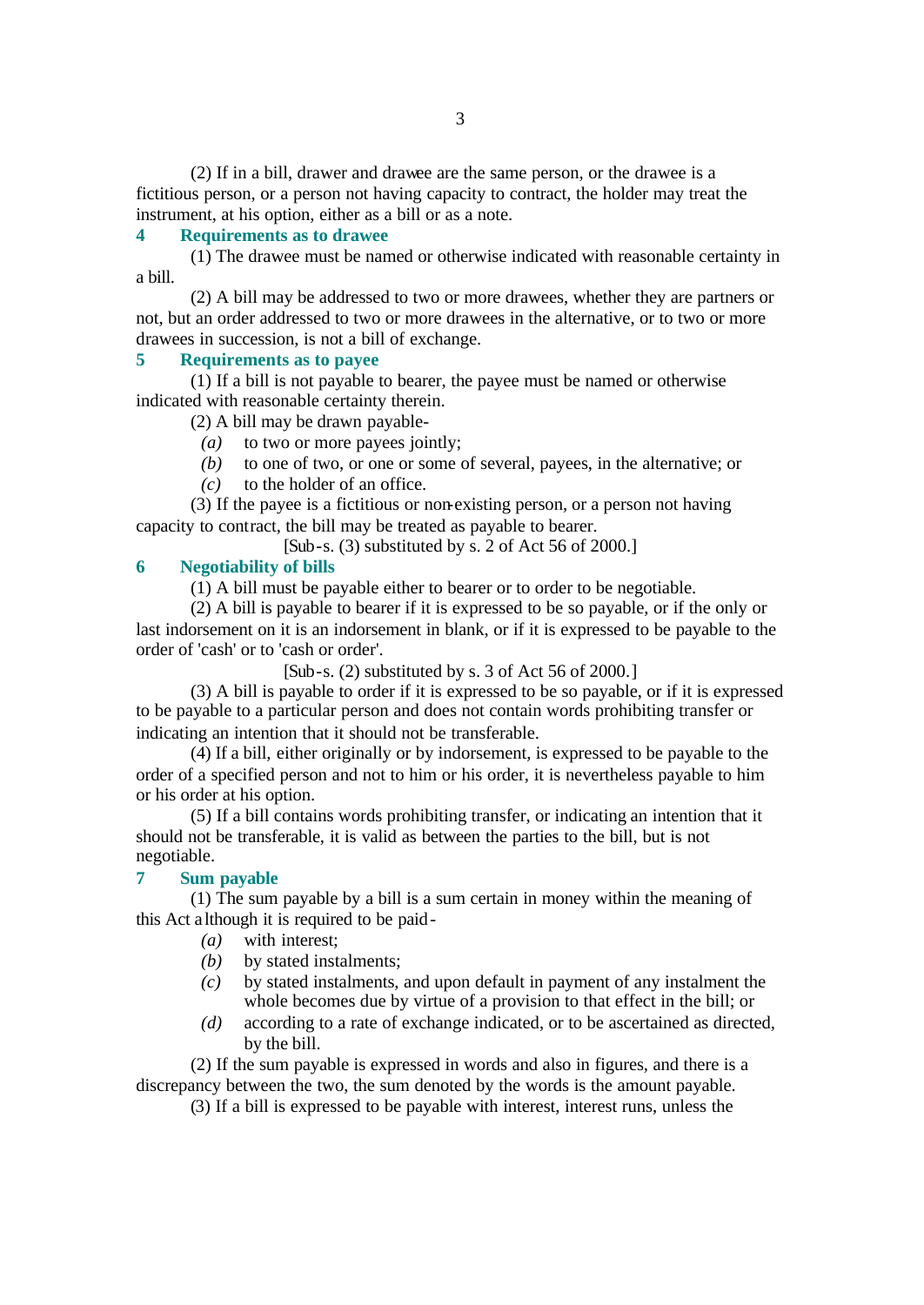instrument otherwise provides, from the date of the bill or, if it is undated, from the date of issue thereof.

### **8 When bill is payable on demand**

- (1) A bill is payable on demand-
	- *(a)* if it is expressed to be payable on demand, or at sight, or on presentation; or
	- *(b)* if no time for payment is expressed therein.

(2) If a bill is accepted or indorsed when it is overdue, it shall, as regards the acceptor who so accepts or any indorser who so indorses it, be deemed to be a bill payable on demand.

### **9 When a future time is determinable**

(1) A bill is payable at a determinable future time within the meaning of this Act, if it is expressed to be payable-

- *(a)* at the expiration of a fixed period after date or sight; or
- *(b)* on, or at the expiration of a fixed period after, the occurrence of a specified event which is certain to happen, though the time of happening may be uncertain.

(2) An instrument expressed to be payable on, or after the occurrence of, a specified event which may or may not happen, is not a bill, and the happening of the event does not cure the defect.

### **10 Omission of date in bill payable after date**

If a bill expressed to be payable at the expiration of a fixed period after date, is issued undated, or if the acceptance of a bill, payable at the expiration of a fixed period after sight, is undated, any holder may insert therein the true date of issue or acceptance, and the bill shall be payable accordingly: Provided that-

- *(a)* if the holder in good faith and by mistake inserts a wrong date; or
- *(b)* if a wrong date is inserted and the bill subsequently comes into the ha nds of a holder in due course,

the bill shall not be avoided thereby, but shall operate and be payable as if the date so inserted had been the true date.

### **11 Presumption as to correctness of date, and antedating and post-dating, and date of a non-business day**

(1) If a bill, or the acceptance of or any indorsement on a bill, is dated, the date shall, unless the contrary be proved, be deemed to be the true date of the drawing, acceptance or indorsement of the bill, as the case may be.

(2) A bill is not invalid by reason only that it is antedated or post-dated, or that it bears the date of a non-business day.

### **12 Computation of time of payment**

If a bill is not payable on demand, the day on which it falls due is determined as follows, namely-

- *(a)* if the date on which the bill would fall due is a non-business day, the due date thereof shall be the next business day;
- *(b)* there are no days of grace;
- *(c)* if a bill is payable at the expiration of a fixed period after date, after sight, or after the happening of a specified event, the time of payment is determined by excluding the day from which the period is to begin to run,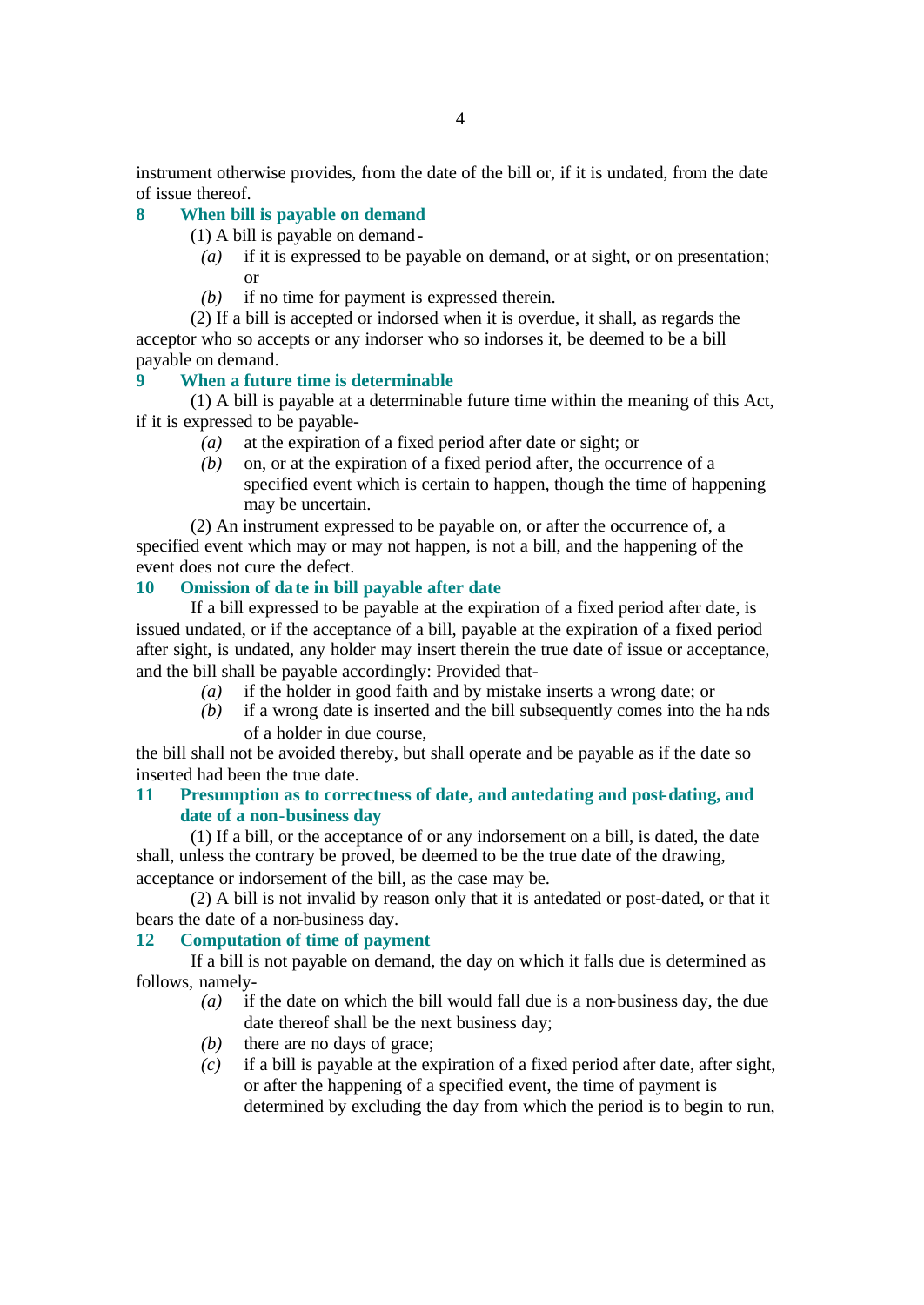and by including the day of payment;

- *(d)* if a bill is payable at the expiration of a fixed period after sight, the period begins to run from the date of the acceptance, if the bill is accepted, and from the date of noting or protest, if the bill is noted or protested for nonacceptance.
- **13 ......**

### [S. 13 repealed by s. 4 of Act 56 of 2000.]

### **14 Optional stipulations by drawer or indorser**

The drawer and any indorser of a bill may insert therein an express stipulation-

- *(a)* negativing or limiting his own liability to the holder;
- *(b)* waiving as regards himself some or all of the holder's duties.

### **15 Definition and requisites of acceptance**

(1) The acceptance of a bill is the signification by the drawee of his assent to the order of the drawer.

(2) An acceptance is invalid unless it complies with the following requirements, namely-

- *(a)* it must be written on the bill and be signed by the drawee, the mere signature of the drawee without additional words being however sufficient;
- *(b)* it must not stipulate that the drawee will perform his promise by any other means than the payment of money.

### **16 Time for acceptance**

(1) A bill may be accepted-

- *(a)* before it has been signed by the drawer, or while otherwise incomplete;
- *(b)* when it is overdue, or after it has already been dishonoured by nonacceptance or non-payment.

(2) If a bill payable after sight is dishonoured by non-acceptance, and the drawee subsequently accepts it, the holder is, in the absence of any different agreement, entitled to have the bill accepted as from the date of first presentment thereof to the drawee for acceptance.

### **17 General and qualified acceptances**

(1) An acceptance is either-

- *(a)* general; or
- *(b)* qualified.

(2) *(a)* A general acceptance assents without qualification to the order of the drawer.

*(b)* An acceptance to pay at a particular place shall be deemed to be a general acceptance, unless it expressly states that the bill is to be paid there only and not elsewhere.

(3) *(a)* A qualified acceptance in express terms varies the effect of the bill as drawn.

- *(b)* In particular an acceptance is qualified if it-
- (i) is a conditional acceptance, that is to say, if it makes payment by the acceptor dependent on the fulfilment of a condition therein stated;
- (ii) is a partial acceptance, that is to say, an acceptance to pay part only of the amount for which the bill is drawn;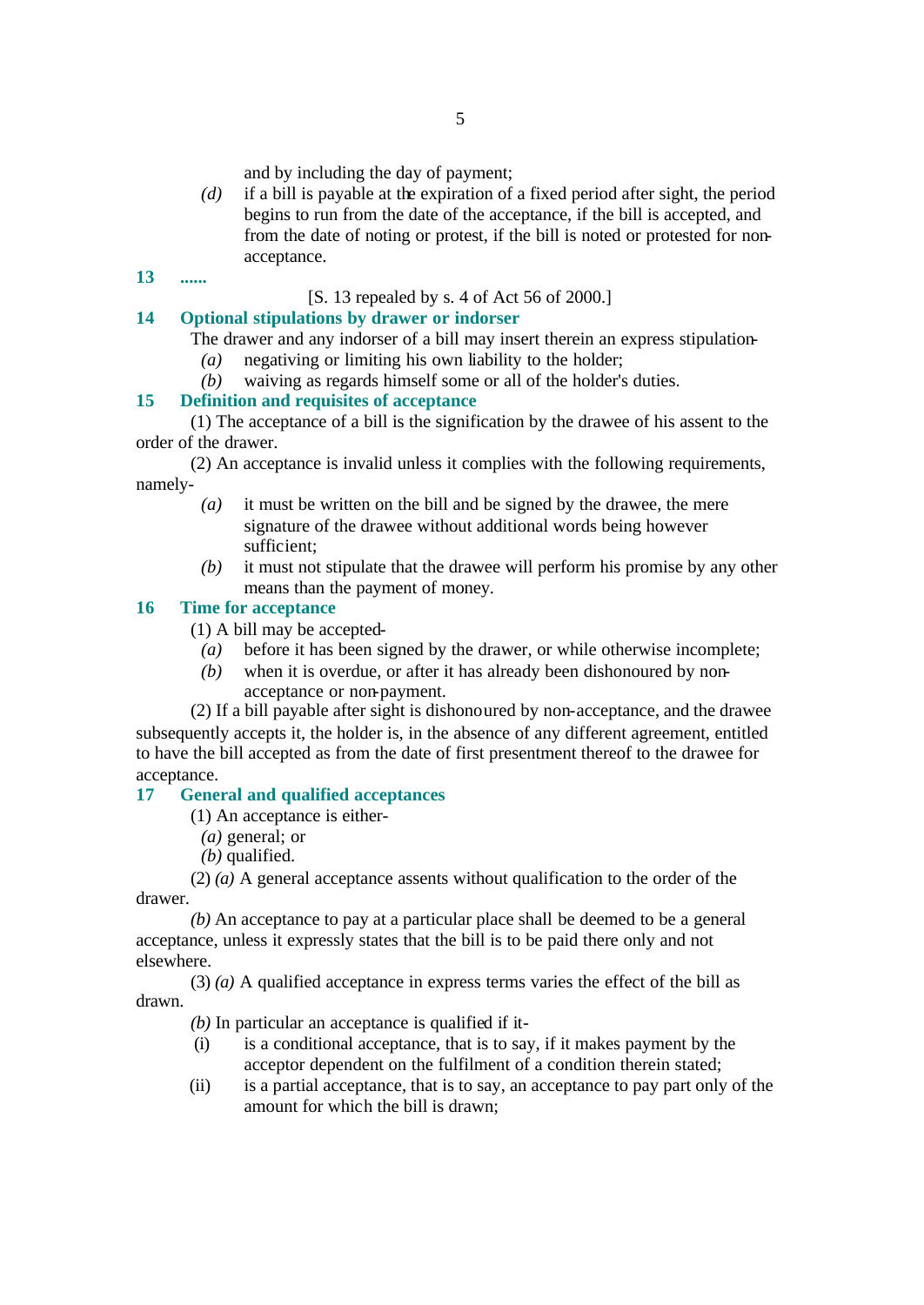- (iii) is an acceptance to pay only at a particular specified place and not elsewhere;
- (iv) qualifies the time of payment;
- (v) is the acceptance of one or more of the drawees but not of all.

### **18 Inchoate instruments**

(1) If a person places his signature upon a blank paper and delivers such paper to any other person in order that it may be converted into a bill, it operates as a *prima facie* authority to fill it up as a complete bill for any amount, using the said signature for that of the drawer, the acceptor or an indorser.

#### $[Sub-s. (1)$  substituted by s. 5 of Act 56 of 2000.

(2) If a bill is wanting in any material particular, the person in possession of it has in like manner a *prima facie* authority to fill up the omission in question in any way he thinks fit.

(3) In order that any instrument referred to in subsection (1) or (2) may, when completed, be enforceable against any person who became a party thereto prior to its completion, it must be filled up within the time agreed on or, if no time is agreed on, within a reasonable time, and strictly in accordance with the authority given: Provided that if any such instrument after completion thereof is negotiated to a holder in due course it shall be valid and effectual for all purposes in his hands, and he may enforce it as if it had been filled up within the time allowed and strictly in accordance with the authority given.

(4) For the purposes of subsection (3) the question what a reasonable time is, is a question of fact.

### **19 Delivery as requirement for contract on a bill**

(1) No contract on a bill, whether it be the drawer's, the acceptor's, an indorser's, or that of the signer of an aval, shall be complete and irrevocable, until delivery of the instrument in question in order to conclude such a contract: Provided that if an acceptance or an aval is written on a bill and the drawee or the signer of the aval, as the case may be, gives notice to, or according to the directions of, the person entitled to the bill that he has accepted or signed it, the acceptance or aval then becomes complete and irrevocable.

[Sub-s. (1) substituted by s. 6 of Act 56 of 2000.]

(2) As between immediate parties, and as regards a remote party other than a holder in due course the delivery of a bill-

- *(a)* in order to be effectual must be made either by or under the authority of the party drawing, accepting, or indorsing the bill, as the case may be;
- *(b)* may be shown to have been conditional or for a special purpose only, and not for the purpose of transferring the ownership in the bill.

(3) If a bill is in the hands of a holder in due course a valid delivery of such bill by all parties prior to him, so as to make them liable to him, is conclusively presumed.

(4) If a bill is no longer in the possession of a party who has signed it as drawer, acceptor or indorser, a valid and unconditional delivery by him is presumed until the contrary is proved.

### *Capacity and authority of parties (ss 20-24)*

#### **20 Capacity of parties**

(1) Capacity to incur liability as a party to a bill is coextensive with capacity to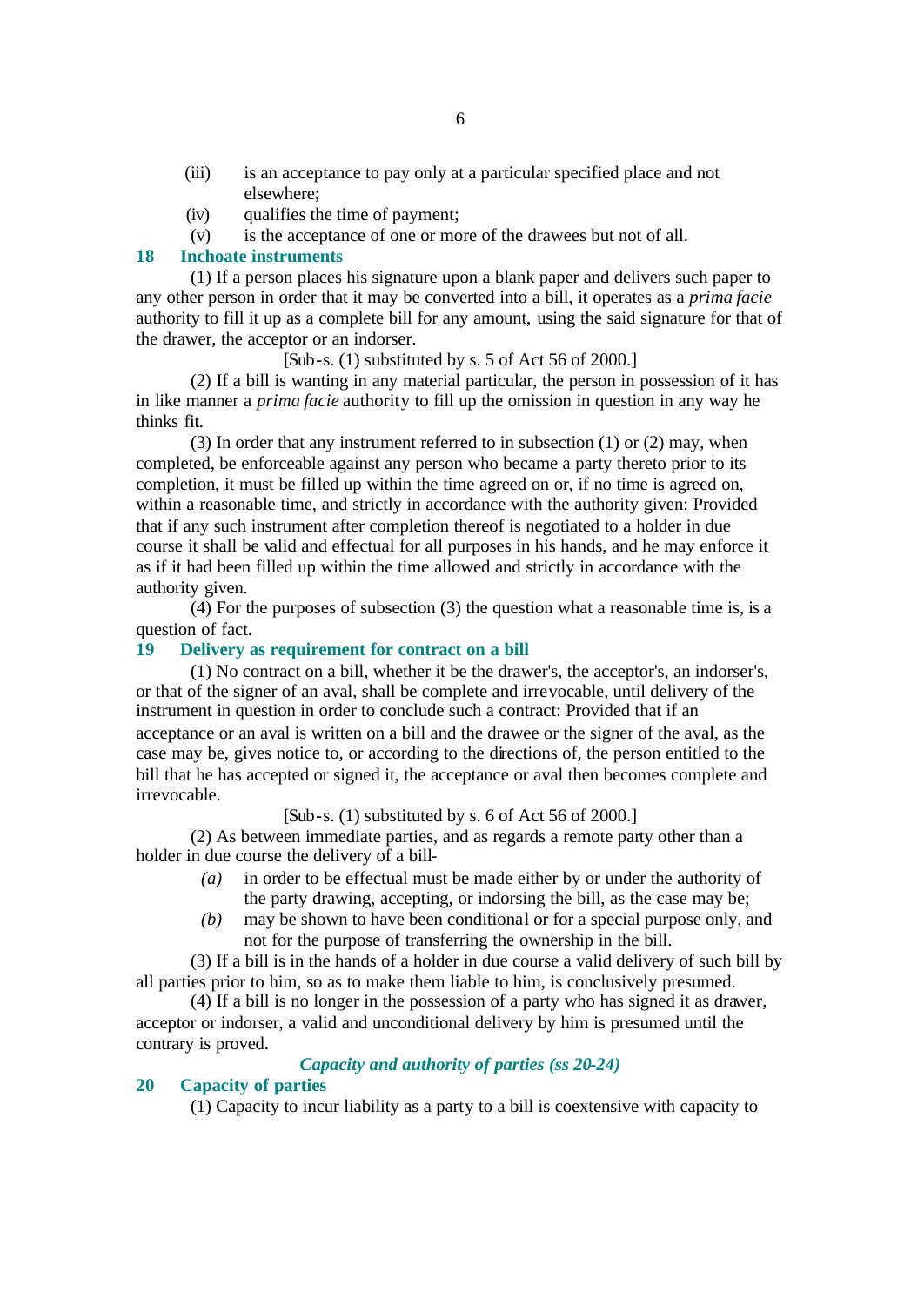#### [Sub-s. (1) amended by s. 2 of Act 57 of 1971.]

(2) If a bill is drawn or indorsed by a minor or a corporation having no capacity or power to incur liability on a bill, the drawing or indorsement of the bill entitles the holder to receive payment of the bill, and to enforce it against any other party thereto.

### **21 Signature as requirement for liability**

No person is liable as drawer, acceptor or indorser of a bill if he has not signed it as such: Provided that-

- *(a)* if a person signs a bill in a trade or assumed name, he is liable thereon as if he had signed it in his own name; and
- *(b)* the signature of the name of a firm is equivalent to the signature, by the person so signing, of the names of all persons liable as partners of that firm.

#### **22 Forged and unauthorized signatures**

Subject to the provisions of this Act, if a signature on a bill is forged or placed thereon without the authority of the person whose signature it purports to be, the forged or unauthorized signature is wholly inoperative, and no right to retain the bill or to give a discharge therefor or to enforce payment thereof against any party thereto can be acquired through or under that signature, unless the party against whom it is sought to retain or enforce payment of the bill is precluded from setting up the forgery or want of authority: Provided that nothing in this section contained shall affect the ratification of an unauthorized signature not amounting to forgery.

**23 ......**

[S. 23 repealed by s. 7 of Act 56 of 2000.]

#### **24 Signature as agent or in representative capacity**

(1) If a person signs a bill as drawer, acceptor or indorser and adds words to his signature indicating that he signs for or on behalf of a principal, or in a representative capacity, or if he signs as drawer and the name of the principal appears with his signature, he is not personally liable thereon: Provided that if such person had in fact no authority to sign for or on behalf of the person indicated as principal, or in a representative capacity, he shall be personally liable on the said bill.

[Sub-s. (1) amended by s. 8 of Act 56 of 2000.]

(2) In determining whether a signature on a bill is that of a principal or that of the agent by whom it was written, the construction most favourable to the validity of the instrument shall be adopted.

### *The consideration for a bill (ss 25-28)*

### **25 Holder for value**

A holder takes a bill for value if he takes it under onerous title.

[S. 25 substituted by s. 9 of Act 56 of 2000.]

### **26 Accommodation bill or party**

(1) An accommodation party to a bill is a person who has signed a bill as drawer, acceptor or indorser, without receiving value therefor, but for the purpose of lending his name to some other person.

(2) An accommodation party is liable on the bill to a holder for value, irrespective of whether or not, when such holder took the bill, he knew such party to be an accommodation party.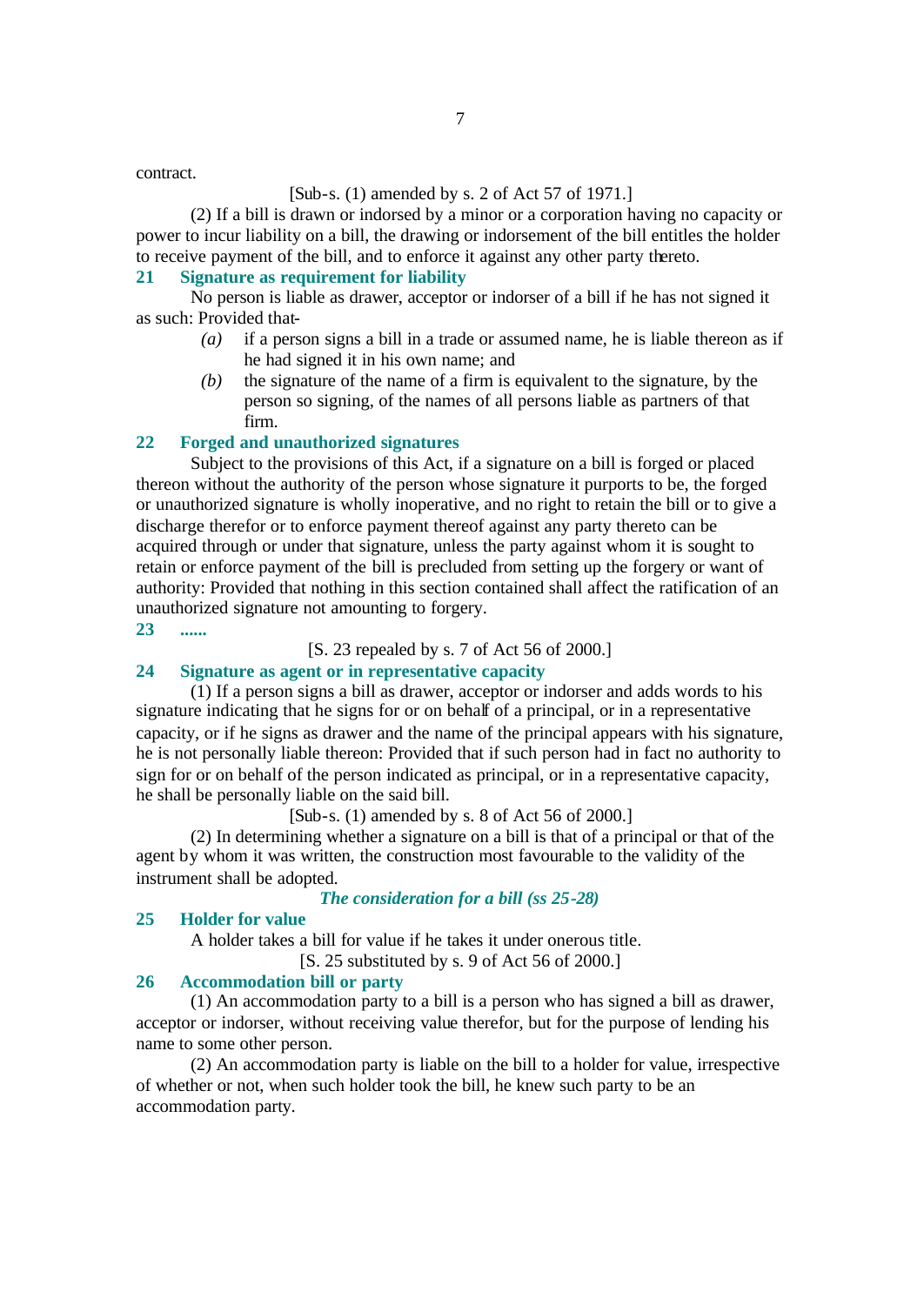#### **27 Holder in due course**

(1) A holder in due course is a holder who has taken a bill, complete and regular on the face of it, under the following circumstances, namely-

- *(a)* he must have become the holder of it before it was overdue, and if it had previously been dishonoured, without notice thereof; and
- *(b)* he must have taken the bill in good faith and for value, and at the time the bill was negotiated to him, he must have had no notice of any defect in the title of the person who negotiated it.

(2) In particular the title of a person who negotiates a bill is defective within the meaning of this Act if he obtained the bill, or the acceptance thereof, by fraud or other unlawful means, or for an illegal consideration, and is deemed to have been so defective if he negotiates the bill in breach of faith, or under such circumstances as amount to fraud.

(3) A holder, whether for value or not, who derives his title to a bill through a holder in due course, and who is not himself a party to any fraud or illegality affecting it, has all the rights of that holder in due course as regards the acceptor and all parties to the bill prior to that holder.

#### **28 Presumption as to value and good faith**

(1) Every party whose signature appears on a bill is *prima facie* deemed to have become a party thereto for value.

(2) Every holder of a bill is *prima facie* deemed to be a holder in due course: Provided that if in an action on a bill it is admitted or proved that the acceptance, issue or subsequent negotiation of the bill is affected with fraud or illegality, the burden of proof is shifted, unless and until the holder proves that subsequent to the alleged fraud or illegality value has in good faith been given for the bill.

*Negotiation of bills (ss 29-36)*

#### **29 Negotiation of bill**

(1) A bill is negotiated if it is transferred from one person to another in such a manner as to constitute the transferee the holder of the bill.

(2) A bill payable to bearer is negotiated by delivery.

(3) A bill payable to order is negotiated by the indorsement of the holder completed by delivery.

(4) If the holder of a bill payable to his order transfers it without indorsing it, the transfer gives the transferee such title as the transferor had in the bill, and the transferee in addition acquires the right to have the bill indorsed by the transferor.

[Sub-s. (4) substituted by s. 10 of Act 56 of 2000.]

(5) If any person is under obligation to indorse a bill in a representative capacity, he may indorse the bill in such terms as to negative personal liability.

### **30 Manner of indorsing**

(1) An indorsement, in order to effect a negotiation of a bill, must be written on the bill itself, be signed by the indorser, and be an indorsement of the entire bill: Provided that an indorsement written on the allonge of a bill or on a copy of a bill issued or negotiated in a country where copies are recognized, shall be deemed to be written on the bill itself.

(2) The simple signature of the indorser on the bill without additional words is sufficient to constitute an indorsement.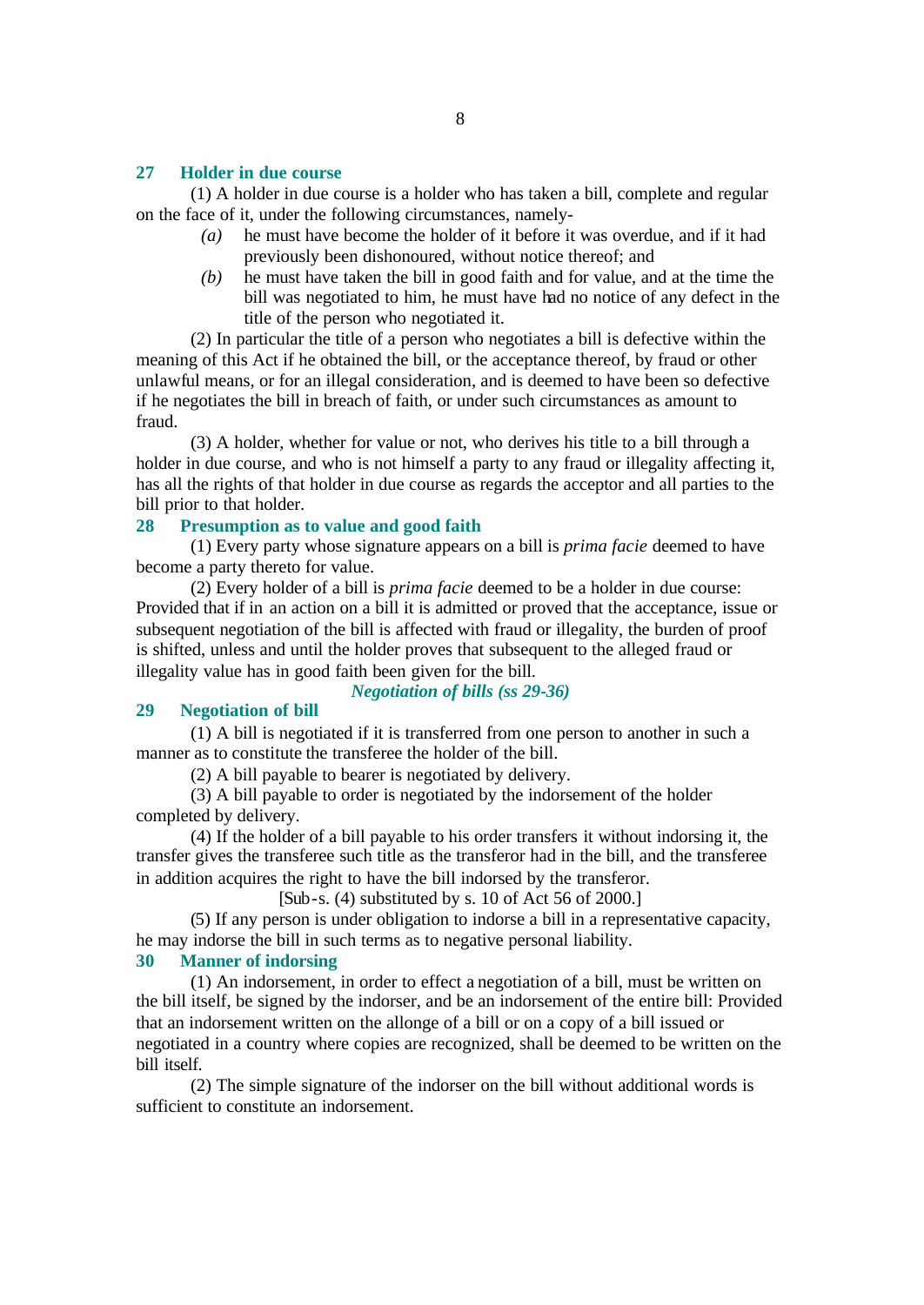(3) A partial indorsement, that is to say, an indorsement which purports to transfer to the indorsee a part only of the amount payable, or which purports to transfer the bill to two or more indorsees severally, does not effect a negotiation of the bill.

(4) If a bill is payable to the order of two or more payees or indorsees who are not partners, all must indorse in order to effect a negotiation of the bill, unless the one indorsing has authority to indorse for the others.

(5) If in a bill payable to order, the payee or indorsee is wrongly designated, or his name is misspelt, he may, in order to effect a negotiation of the bill, indorse the bill as he is therein described, adding, if he thinks fit, his proper signature.

 $[Sub-s. (5)$  substituted by s. 11 of Act 56 of 2000.]

(6) If there are two or more indorsements on a bill, each indorsement is deemed, until the contrary is proved, to have been made in the order in which it appears on the bill.

(7) An indorsement may be made in blank or special and may also contain terms making it restrictive.

### **31 Indorsement in blank and special indorsement**

(1) An indorsement in blank specifies no indorsee, and a bill so indorsed becomes payable to bearer.

(2) A special indorsement specifies the person to whom, or to whose order, the bill is to be payable.

(3) The provisions of this Act relating to a payee apply with the necessary modifications to an indorsee under a special indorsement.

(4) If a bill has been indorsed in blank, any holder may convert the blank indorsement into a special indorsement by writing above the indorser's signature a direction to pay the bill to himself or his order or to some other person or the order of the latter.

### **32 Restrictive indorsement**

(1) An indorsement is restrictive if it prohibits the further negotiation of the bill, or if it expresses that it is a mere authority to deal with the bill as thereby directed, and not a transfer of the ownership thereof, as, for example, if a bill is indorsed 'Pay D. only', or 'Pay D. for the account of X.', or 'Pay D. or order for collection.'

(2) A restrictive indorsement gives the indorsee the right to receive payment of the bill, and to sue any party thereto that his indorser could have sued, but gives him no power to transfer his rights as indorsee, unless it expressly authorizes him to do so.

(3) If a restrictive indorsement authorizes further transfer, all subsequent indorsees take the bill with the same rights, and subject to the same liabilities, as the first indorsee under the restrictive indorsement.

#### **33 Conditional indorsement**

If a bill purports to be indorsed conditionally, the condition may be disregarded by the payer, and payment to the indorsee is valid, whether the condition has been fulfilled or not.

#### **34 Continuance of negotiability, and negotiation of overdue or dishonoured bill**

(1) If a bill is negotiable in its origin it continues to be negotiable until it has been-

- *(a)* restrictively indorsed; or
- *(b)* discharged by payment or otherwise.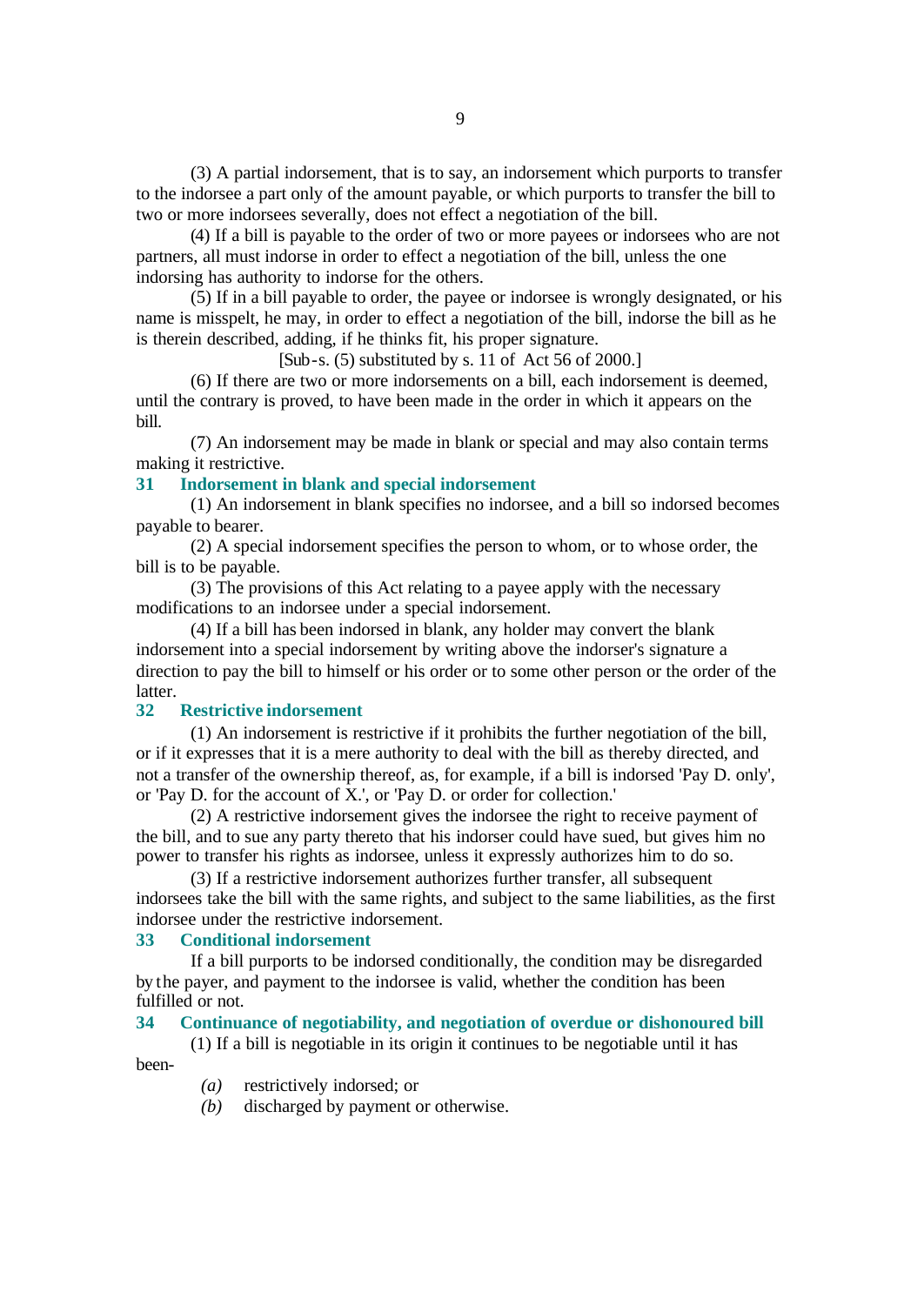(2) If an overdue bill is negotiated, it can only be negotiated subject to any defect of title affecting it at its maturity, and no person who takes it can acquire or give a better title than that which the person from whom he took it had.

(3) *(a)* A bill payable on demand is deemed to be overdue within the meaning, and for the purposes, of this section when it appears on the face of it to have been in circulation for an unreasonable length of time.

*(b)* The question what an unreasonable length of time for the purpose of paragraph *(a)* is, is a question of fact.

(4) Every negotiation of a bill is *prima facie* deemed to have been effected before the bill was overdue, except where the date of the relevant indorsement is a date after the maturity of the bill.

(5) If a bill which is not overdue has been dishonoured, any person who takes it with notice of the dishonour takes it subject to any defect of title attaching thereto at the time of dishonour: Provided that nothing in this subsection contained shall affect the rights of a holder in due course.

### **35 Negotiation of bill to party already liable thereon**

If a bill is negotiated back to the drawer, a prior indorser or the acceptor, such drawer, indorser or acceptor may, subject to the provisions of this Act, re-issue and further negotiate the bill, but he is not entitled to enforce payment of the bill against any intervening party to whom he was previously liable.

### **36 Rights and powers of the holder**

The rights and powers of the holder of a bill are as follows, namely-

- *(a)* he may sue on the bill in his own name;
- *(b)* if he is a holder in due course, he holds the bill free from any defect in the title of prior parties, as well as from mere personal defences available to prior parties among themselves, and may enforce payment against all parties liable on the bill;
- *(c)* if the title is defective and-
	- (i) he negotiates the bill to a holder in due course, that holder obtains a good and complete title to the bill; or
	- (ii) he obtains payment of the bill in due course the person who made such payment gets a valid discharge of the bill.

#### *General duties of the holder (ss 37-50)*

### **37 When presentment for acceptance is necessary, and delay in such presentment**

(1) If a bill is payable after sight, presentment for acceptance is necessary in order to fix the maturity of such bill.

(2) If a bill expressly stipulates that it shall be presented for acceptance, or if a bill is drawn payable elsewhere than at the place of residence or business of the drawee, it must be presented for acceptance before it can be presented for payment.

(3) In no other case is presentment for acceptance necessary in order to render liable any party to the bill.

(4) If the holder of a bill, drawn payable elsewhere than at the place of residence or business of the drawee, has no time, with the exercise of reasonable diligence, to present the bill for acceptance before presenting it for payment on the day that it falls due, the delay, caused by presenting the bill for acceptance before presenting it for payment, is excused and does not discharge the drawer and indorsers.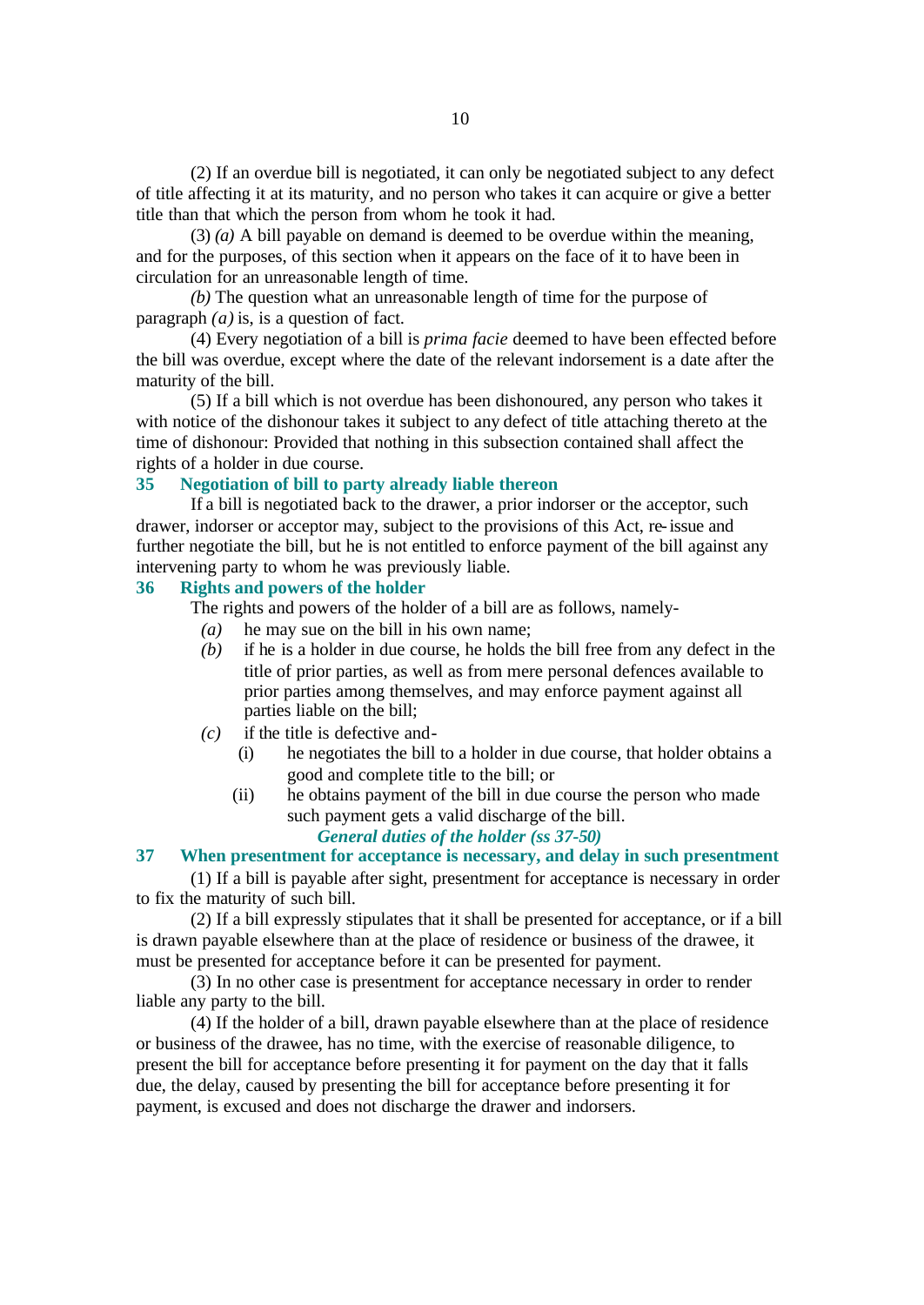#### **38 Time for presenting for acceptance bill payable after sight**

(1) *(a)* Subject to the provisions of this Act, if a bill payable after sight is negotiated, the holder must either present it for acceptance or negotiate it within a reasonable time within the meaning of subsection (2).

*(b)* If the holder does not do so, the drawer and all indorsers prior to that holder are discharged.

(2) In determining what is a reasonable time for the purposes of paragraph *(a)* of subsection (1), regard shall be had to the nature of the bill, the usage of trade with respect to similar bills, and the facts of the particular case.

### **39 Rules as to presentment for acceptance, and excuses for non-presentment**

(1) A bill is duly presented for acceptance if it is presented in accordance with the following rules, namely-

- *(a)* the presentment must be made by or on behalf of the holder at a reasonable hour on a business day, and before the bill is overdue, to the drawee, or to a person authorized to accept or refuse acceptance on his behalf;
- *(b)* if a bill is addressed to two or more drawees, who are not partners, presentment must be made to them all, unless one has authority to accept for all, in which case presentment may be made to him only;
- *(c)* if the drawee is dead, presentment may be made to his executor;
- *(d)* if the drawee is insolvent, presentment may be made to him or his trustee;
- *(e)* a presentment by post, if in due course, is sufficient.

(2) Presentment in accordance with the provisions of subsection (1) is excused, and a bill may be treated as dishonoured by non-acceptance-

- *(a)* if the drawee is dead or insolvent, or is a fictitious or non-existing person or a person not having capacity to contract;
	- [Para. *(a)* substituted by s. 12 of Act 56 of 2000.]
- *(b)* if, after the exercise of reasonable diligence, such presentment cannot be effected; or
- *(c)* if, when irregular presentment is made, acceptance is refused on some other ground.

(3) The fact that the holder has reason to believe that the bill, on presentment, will be dishonoured, does not excuse presentment.

#### **40 Failure to accept within customary time**

- *(a)* If a bill is duly presented for acceptance and it is not accepted within the customary time, the person presenting it must treat it as dishonoured by non-acceptance.
- *(b)* If such person does not do so, the holder shall lose his right of recourse against the drawer and indorsers.
- **41 When bill is dishonoured by non-acceptance, and consequences thereof**
	- (1) A bill is dishonoured by non-acceptance if-
		- *(a)* it is duly presented for acceptance, and such an acceptance as is prescribed by this Act is refused or cannot be obtained; or
		- *(b)* presentment for acceptance is excused and the bill is not accepted.
	- (2) Subject to the provisions of this Act, if a bill is dishonoured by non-

acceptance, a right of recourse against the drawer and indorsers immediately accrues to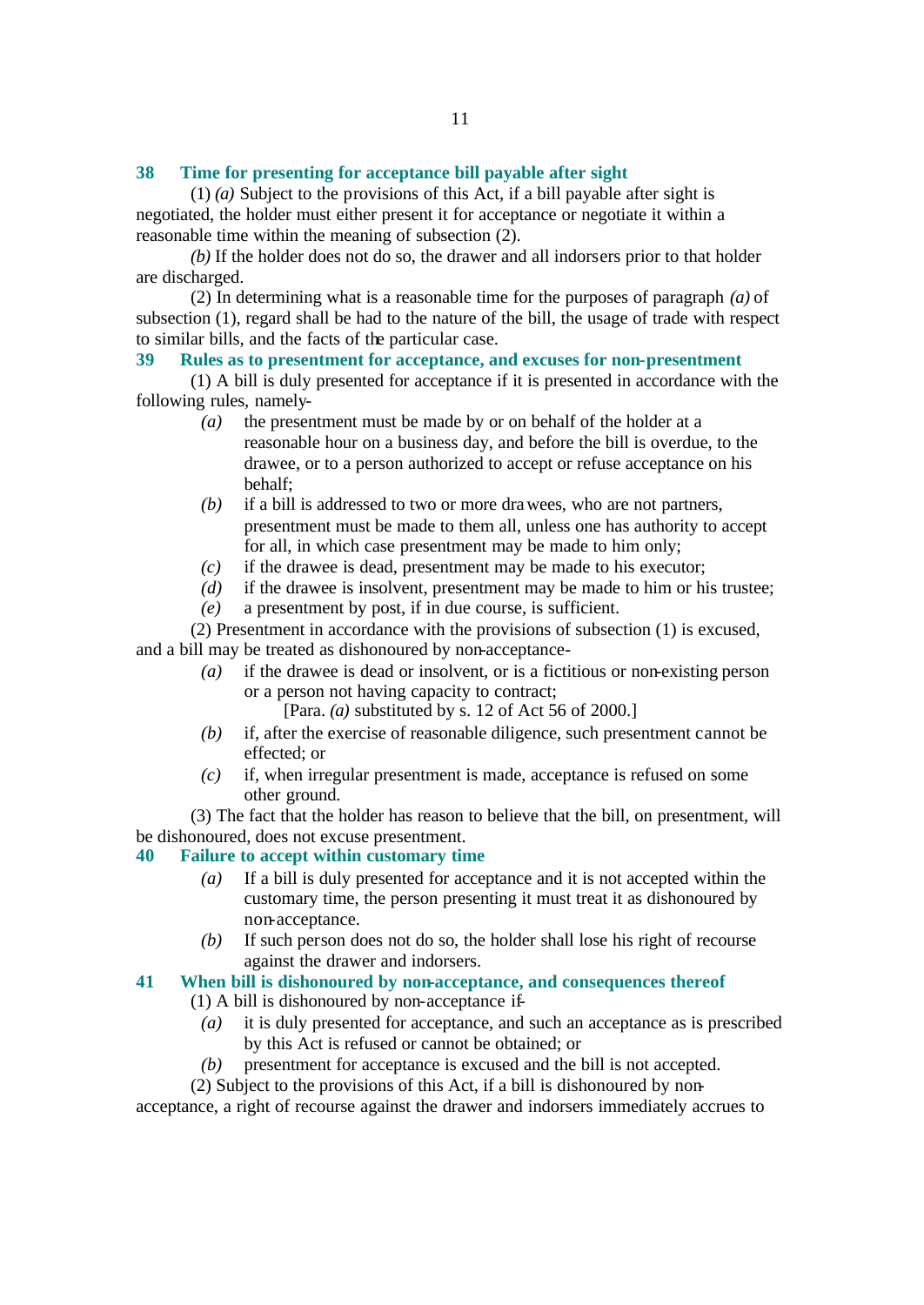the holder, and no presentment for payment is necessary.

### **42 Duties as to and consequences of qualified acceptance**

(1) The holder of a bill may refuse to take a qualified acceptance, and, if he does not obtain an unqualified acceptance, may treat the bill as dishonoured by nonacceptance.

(2) If a qualified acceptance is taken and the drawer or an indorser has not expressly or impliedly authorized the holder to take a qualified acceptance, or does not subsequently assent thereto, the drawer or such indorser is discharged from his liability on the bill: Provided that the provisions of this subsection do not apply to a partial acceptance whereof due notice has been given.

(3) If the drawer or an indorser of a bill receives notice of a qualified acceptance, and does not within a reasonable time express his dissent to the holder, he shall be deemed to have assented thereto.

#### **43 Rules as to presentment for payment**

(1) *(a)* Subject to the provisions of this Act, a bill must be duly presented for payment in accordance with the provisions of subsection (2).

*(b)* If it is not so presented, the drawer and indorsers shall be discharged.

(2) A bill is duly presented for payment if it is presented in accordance with the following rules, namely-

- *(a)* if the bill is not payable on demand, presentment must be made on the day it falls due;
- *(b)* if the bill is payable on demand, presentment must, subject to the provisions of this Act, be made within a reasonable time, within the meaning of subsection (3), after its issue, in order to render the drawer liable, and within such a reasonable time after its endorsement, in order to render the indorser liable;
- *(c)* presentment must, subject to the provisions of subsection (5), be made by the holder, or by some person authorized to receive payment on his behalf, at a reasonable hour on a business day, at the proper place within the meaning of subsection (4), either to the person designated by the bill as payer, or to some person authorized to pay or refuse payment on his behalf, if with the exercise of reasonable diligence such person can be found there;
- *(d)* if the bill is drawn upon, or accepted by two or more persons who are not partners, and no place of payment is specified, presentment must be made to them all;
- *(e)* if the drawee or acceptor of the bill is dead and no place of payment is specified, presentment must be made to his executor, if there is one and, with the exercise of reasonable diligence, he can be found.

(3) In determining what is a reasonable time for the purposes of paragraph *(b)* of subsection (2), regard shall be had to the nature of the bill, the usage of trade with respect to similar bills, and the facts of the particular case.

(4) A bill is presented at the proper place if-

- *(a)* when a place of payment is specified in the bill, the bill is presented there;
- *(b)* when no place of payment is specified, but the address of the drawee or acceptor is given in the bill, the bill is presented there;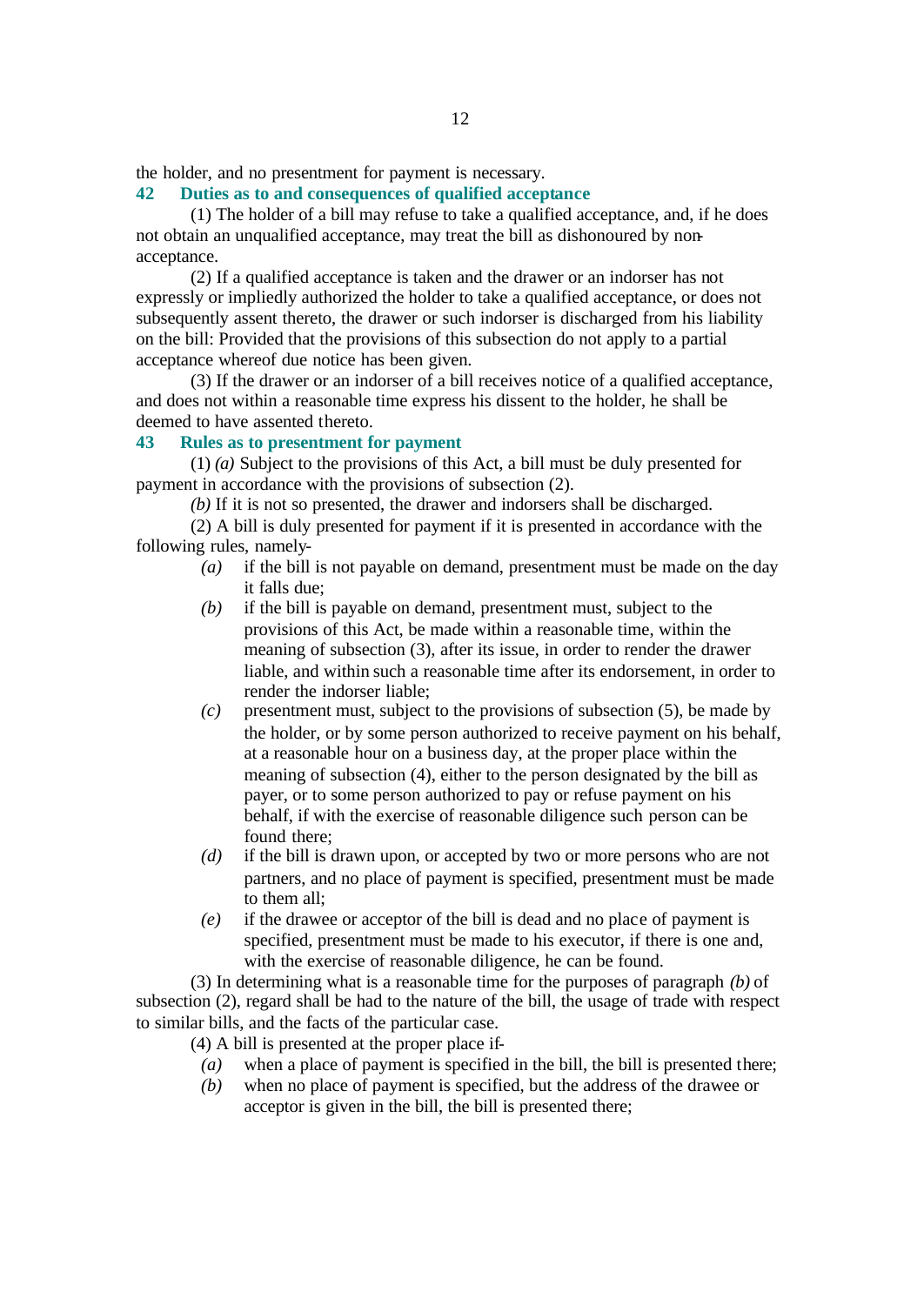- *(c)* when no place of payment is specified, and no address is given, the bill is presented at the drawee's or acceptor's place of business, if known, and if not, at his ordinary place of residence, if known;
- *(d)* in any other case, the bill is presented wherever the drawee or acceptor can be found, or it is presented at his last known place of business or residence.
- (5) A presentment by post, if in due course, is sufficient.

### **43A Presentment for payment by bank**

(1) A cheque may, provided the requirements of subsection (1), paragraphs *(a)* and *(b)* of subsection (2) and subsection (3) of section 43 are met, be presented for payment to the drawee by a collecting bank on behalf of the holder-

- *(a)* at a place designated in the rules of any clearing house of which both the drawee bank and the collecting bank are members;
- *(b)* at a place of payment designated by the drawee bank; or
- *(c)* by means of data transmitted in terms of an agreement to which both the drawee bank and the collecting bank are party by, or on behalf of, the collecting bank to the drawee bank, identifying the cheque with reasonable certainty.

(2) For the purpose of paragraph *(c)* of subsection (1), a cheque is deemed to be identified with reasonable certainty if-

- *(a)* the sum ordered to be paid by the cheque;
- *(b)* the number of the cheque, if any;
- *(c)* the name and number of the account against which the cheque is drawn; and
- *(d)* the drawee bank,

are specified or are readily ascertainable by the drawee bank from the date transmitted by or on behalf of the collecting bank.

(3) Where a cheque is presented for payment in terms of this section, the drawee shall not be relieved of any liability to which the drawee would have been subject in relation to the cheque if it had been presented by being exhibited to the drawee.

[S. 43A inserted by s. 13 of Act 56 of 2000.]

### **44 When presentment for payment may be delayed or dispensed with**

(1) Delay in making presentment for payment is excused if the delay is caused by circumstances beyond the control of the holder and not imputable to his default, misconduct or negligence: Provided that if the cause of delay ceases to operate, presentment must be made with reasonable diligence.

(2) Presentment for payment is dispensed with-

- *(a)* if after the exercise of reasonable diligence, presentment as required by this Act cannot be effected;
- *(b)* if the drawee is a fictitious person;
- *(c)* as regards the drawer, if the drawee or acceptor is not bound, as between himself and the drawer, to accept or pay the bill, and the drawer has no reason to believe that the bill would be paid if presented;
- *(d)* as regards an indorser, if the bill was accepted or made for the accommodation of that indorser, and he has no reason to expect that the bill will be paid if presented;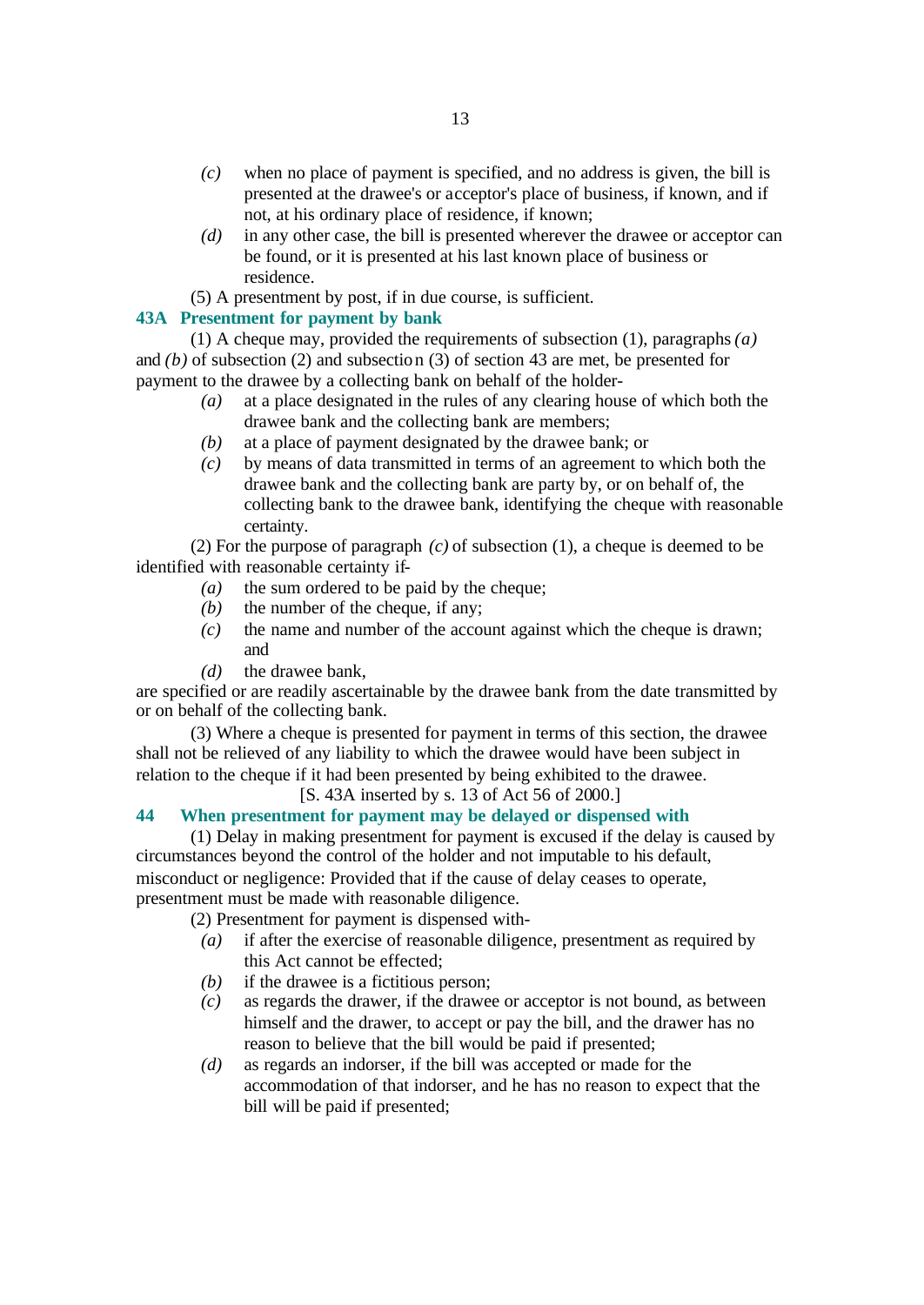- *(e)* by express or implied waiver of presentment;
- *(f)* if the drawee or acceptor is insolvent.

(3) Subject to the provisions of subsection (2), the fact that the holder has reason to believe that the bill will on presentment be dishonoured, does not dispense with the necessity for presentment.

### **45 When bill is dishonoured by non-payment, and consequences thereof**

(1) A bill is dishonoured by non-payment-

- *(a)* if it is duly presented for payment and payment is refused or cannot be obtained; or
- *(b)* if presentment is excused and the bill is overdue and unpaid.

(2) Subject to the provisions of this Act, if a bill is dishonoured by non-payment, a right of recourse against the drawer and indorsers immediately accrues to the holder. **46 Notice of dishonour and effect of failure to give such notice**

Subject to the provisions of this Act, if a bill has been dishonoured by nonacceptance or by non-payment, notice of dishonour must be given to the drawer and each indorser, and any drawer or indorser to whom such notice is not given is discharged: Provided that-

- *(a)* if a bill is dishonoured by non-acceptance, and notice of dishonour is not given, the rights of a holder in due course who became such a holder subsequent to the omission, shall not be prejudiced by the omission;
- *(b)* if a bill is dishonoured by non-acceptance, and due notice of dishonour is given, it shall not be necessary to give notice of a subsequent dishonour by non-payment, unless the bill was accepted in the meantime.

### **47 Rules as to notice of dishonour**

(1) Notice of dishonour, in order to be valid and effectual, must be given in accordance with the following rules, namely-

- *(a)* the notice must be given by or on behalf of the holder, or by or on behalf of an indorser who, at the time of giving it, is himself liable on the bill;
- *(b)* the notice may be given by an agent, either in his own name or in the name of any party entitled to give notice, whether that party is his principal or not;
- *(c)* the notice may be given in writing, or by personal communication, and may be given in any terms which sufficiently identify the bill and intimate that the bill has been dishonoured by non-acceptance or non-payment;
- *(d)* the return of a dishonoured bill to the drawer or an indorser is, in point of form, deemed to be a sufficient notice of dishonour;
- *(e)* a written notice need not be signed, and an insufficient written notice may be supplemented and validated by verbal communication;
- *(f)* if notice of dishonour is required to be given to any person, it may be given either to such person himself or to a person authorized to receive such notice on his behalf;
- *(g)* if the drawer or an indorser is dead, and the party giving notice knows it, the notice must be given to the executor, if there is one and, with the exercise of reasonable diligence, he can be found;
- *(h)* if the drawer or an indorser is insolvent, notice may be given either to himself, or to his trustee;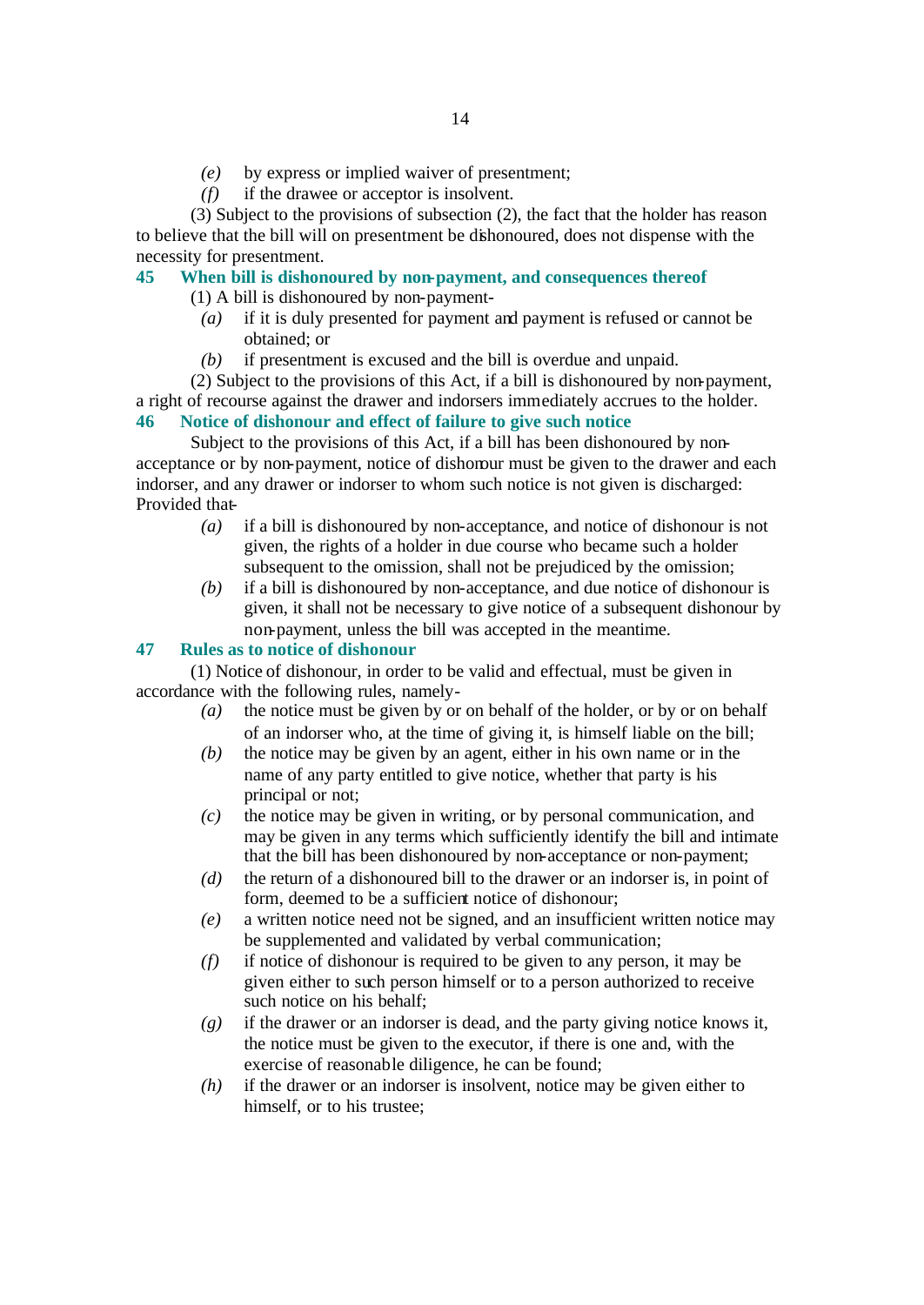- *(i)* if there are two or more drawers or indorsers who are not partners, notice must be given to each of them, unless one of them has authority to receive such notice for one or more of the others, in which case notice to the one having such authority shall be deemed to be notice to such other person or persons;
- *(j)* the notice may be given as soon as the bill is dishonoured, and must be given within a reasonable time within the meaning of subsection (5);
- *(k)* if a bill, when dishonoured, is in the hands of an agent, he may give notice either to the parties liable on the bill or to his principal, and if he gives notice to his principal, he must do so within the same period of time that would have been allowed if he were the holder.

(2) If the notice is given by or on behalf of the holder, it ensures for the benefit of all subsequent holders and all prior indorsers who have a right of recourse against the party to whom it is given.

(3) If notice is given by or on behalf of an indorser entitled to give notice by virtue of the provisions of subsection (1), it ensures for the benefit of the holder and all indorsers subsequent to the party to whom notice is given.

(4) A misdescription of the bill in the notice shall not vitiate the notice, unless the party to whom the notice is given is, in fact, misled thereby.

(5) In the absence of special circumstances, it is deemed that notice is not given within a reasonable time for the purposes of paragraph *(j)* of subsection (1), unless notice is given or the notice is posted-

- *(a)* on the business day next after the day on which the bill is dishonoured; or
- *(b)* if that business day is a Saturday, on the business day next after that Saturday.
	- $[Sub-s. (5)$  substituted by s. 2 of Act 58 of 1977.]

(6) A principal upon receipt of notice contemplated in paragraph *(k)* of subsection (1) has himself the same period of time for giving notice that he would have had if the agent had been an independent holder.

(7) If a party to a bill receives due notice of dishonour, he has, after the receipt of such notice, the same period of time for giving notice to antecedent parties that the holder has after dishonour.

(8) If a notice of dishonour is duly addressed and posted, the sender is deemed to have given due notice of dishonour notwithstanding any miscarriage by the Post Office.

### **48 When notice of dishonour may be delayed or dispensed with**

(1) Delay in giving notice of dishonour is excused if the delay is caused by circumstances beyond the control of the party giving notice and not imputable to his default, misconduct, or negligence: Provided that if the cause of delay ceases to operate, the notice must be given with reasonable diligence.

(2) Notice of dishonour is dispensed with-

- *(a)* if after the exercise of reasonable diligence, notice as required by this Act cannot be given to or does not reach the drawer or indorser sought to be held liable;
- *(b)* by express or implied waiver, either before the time of giving notice has arrived, or after omission to give due notice;
- *(c)* as regards the drawer in the following cases, namely-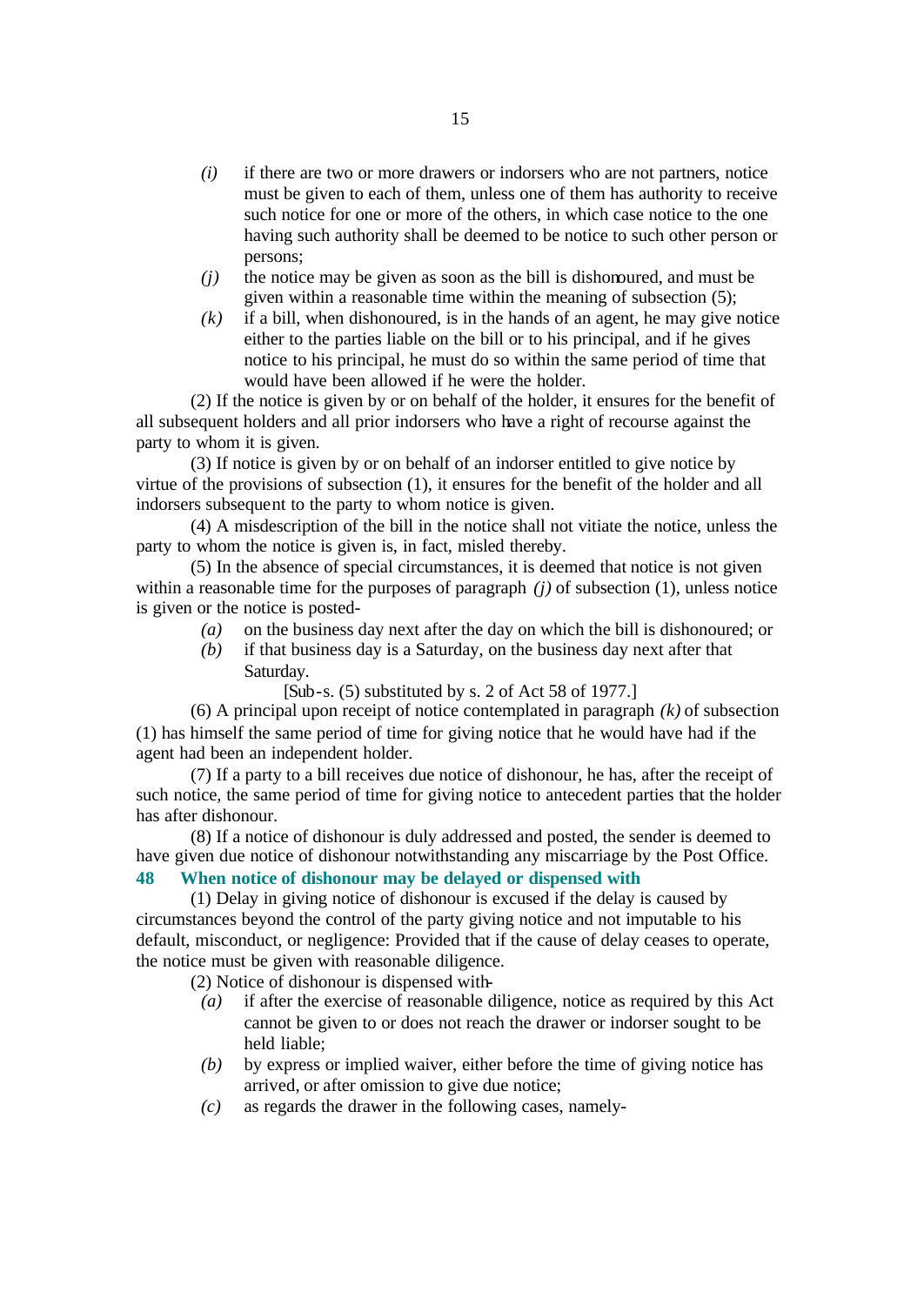- (i) where drawer and drawee are the same person;
- (ii) where the drawee is a fictitious person or a person not having capacity to contract;
- (iii) where the drawer is the person to whom the bill is presented for payment;
- (iv) where the drawee or acceptor is not bound, as between himself and the drawer, to accept or pay the bill;
- (v) where the drawer has countermanded payment;
- *(d)* as regards an indorser in the following cases, namely-
	- (i) where the drawee is a fictitious person or a person not having capacity to contract, and such indorser was aware thereof at the time he indorsed the bill;
	- (ii) where such indorser is the person to whom the bill is presented for payment;
	- (iii) where the bill was accepted or made for the accommodation of such indorser.

### **49 Protest of bill, and consequences of failure to protest**

 $(1)$  ......

[Sub-s. (1) substituted by s. 3 *(a)* of Act 58 of 1977 and deleted by s. 14 *(a)* of Act 56 of 2000.]

(1A) *(a)* If a bill has been dishonoured by non acceptance or non-payment it may be protested for non-acceptance or non-payment, as the case may be, but it shall not be necessary so to protest any such bill to hold the drawer or any indorser liable.

*(b)* If a bill drawn payable at the place of business or residence of some person other than the drawee, has been dishonoured by non-acceptance it may be protested for non-payment, and in such event no further presentment for payment to, or demand on, the drawee is necessary.

[Sub-s. (1A) inserted by s. 3 *(b)* of Act 58 of 1977 and substituted by s. 14 *(b)* of Act 56 of 2000.]

(2) A bill which has been protested for non-acceptance may be subsequently protested for non-payment.

(3) *(a)* Subject to the provisions of this Act, if it is intended to protest a bill, it must be protested not later than on the business day next after the day on which it is dishonoured, or, if such business day is a Saturday, not later than on the business day next after that Saturday.

*(b)* If it is intended to protest a bill in terms of paragraph *(a)* of the proviso to subsection (5), it must be protested-

- *(a)* if received during business hours, on the day of its return or, if that day is a Saturday, not later than on the business day next after that Saturday; or
- *(b)* if not received during business hours, not later than on the next business day, not being a Saturday.

[Sub-s. (3) substituted by s. 3 *(c)* of Act 58 of 1977.]

(4) If the acceptor of a bill becomes insolvent or suspends payment before the bill matures, the holder may cause it to be protested for better security against the drawer and indorsers.

(5) A bill must be protested at the place where it is dishonoured: Provided that-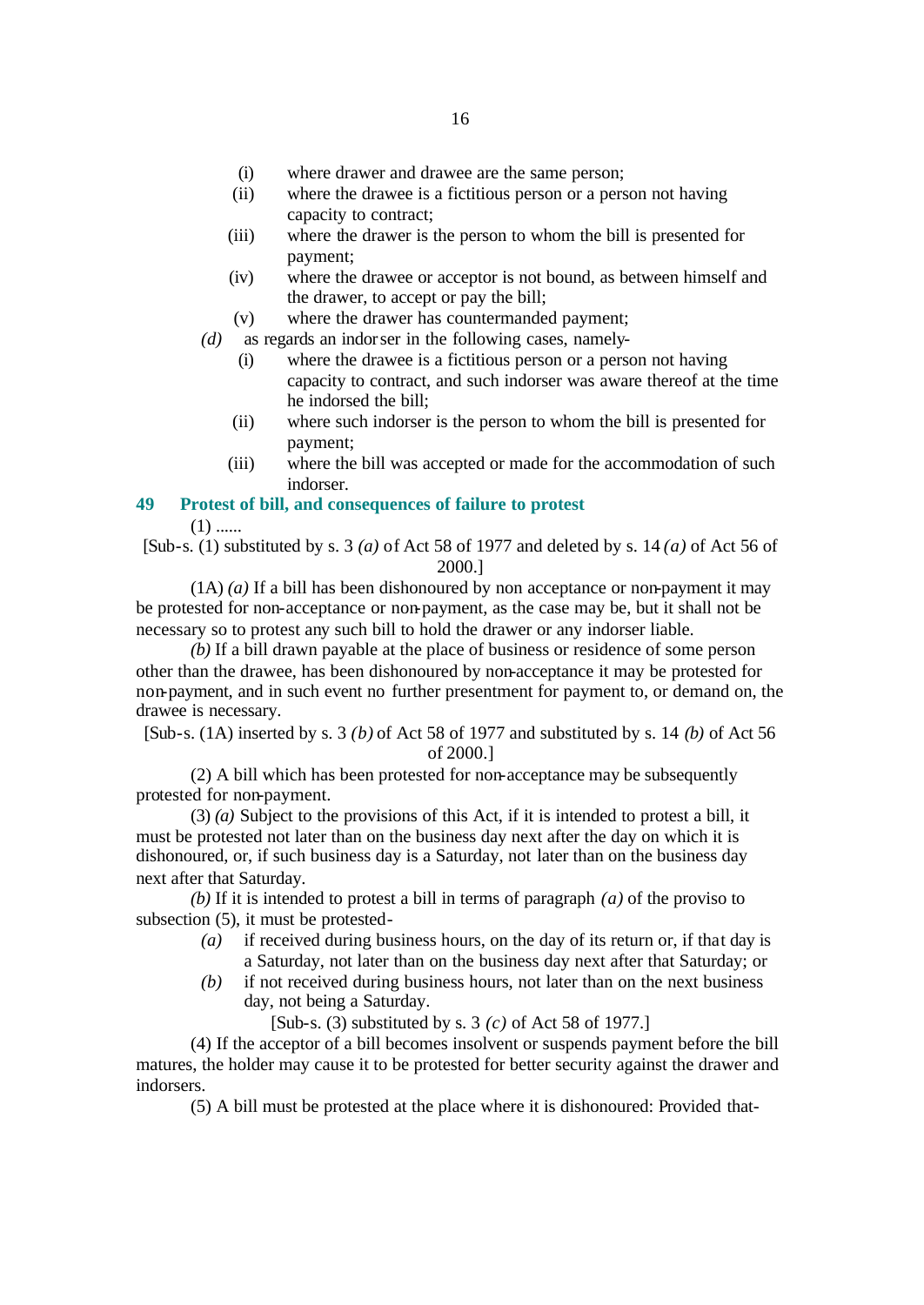- *(a)* if a bill is presented by post and returned by post dishonoured, it may be protested at the place to which it is returned;
- *(b)* a bill protested as is contemplated in the proviso to paragraph *(a)* of subsection (1) or in paragraph *(b)* of subsection (1A) must be protested at the place where it is expressed to be payable.
	- [Para. *(b)* substituted by s. 3 *(d)* of Act 58 of 1977.]

(6) A protest must contain a copy of the bill and be signed by the notary making it, and must specify-

- *(a)* the person at whose request the bill is protested;
- *(b)* the place and date of the protest, and the cause or reason for protesting the bill;
- *(c)* the demand made and the answer given (if any), or the fact that the drawee or acceptor could not be found, if such is the case.

(7) If a bill is lost or destroyed or is wrongly withheld from the person entitled to hold it, the protest may be made on a copy or written particulars thereof.

 $(8)$  ......

[Sub-s. (8) deleted by s. 14 *(c)* of Act 56 of 2000.]

(9) Delay in protesting is excused if the delay is caused by circumstances beyond the control of the holder and not imputable to his default, misconduct, or negligence: Provided that if the cause of delay ceases to operate, the bill must be protested with reasonable diligence.

[Sub-s. (9) amended by s. 14 *(d)* of Act 56 of 2000.]

## **50 Duties of holder towards acceptor as regards presentment for payment,**

**protest and notice of dishonour, and towards payer on payment of bill**

(1) If a bill is accepted generally, presentment for payment is not necessary in order to render the acceptor liable.

(2) If by the terms of a qualified acceptance, presentment for payment is required, the acceptor, in the absence of an express stipulation to that effect, is not discharged by an omission to present the bill for payment on the day that it matures.

(3) It is not necessary, in order to render the acceptor of a bill liable, to protest such bill or to give notice of dishonour to such acceptor.

(4) Subject to the provisions of section 43A, when a holder of a bill presents it for payment, he shall exhibit the bill to the person from whom he demands payment, and when a bill is paid, the holder shall forthwith deliver it to the party paying it.

[Sub-s. (4) substituted by s. 15 of Act 56 of 2000.]

*Liabilities of parties (ss 51-56)*

### **51 Liability of drawee**

A bill, of itself, does not operate as an assignment of funds in the hands of the drawee and available for the payment thereof, and the drawee of a bill who does not accept as required by this Act, is not liable on the instrument.

### **52 Liability of acceptor**

The acceptor of a bill, by accepting it-

- *(a)* engages that he will pay it according to the tenor of his acceptance;
- *(b)* is precluded from denying to a holder in due course-
	- (i) the existence of the drawer, the genuineness of his signature, and his capacity and authority to draw the bill;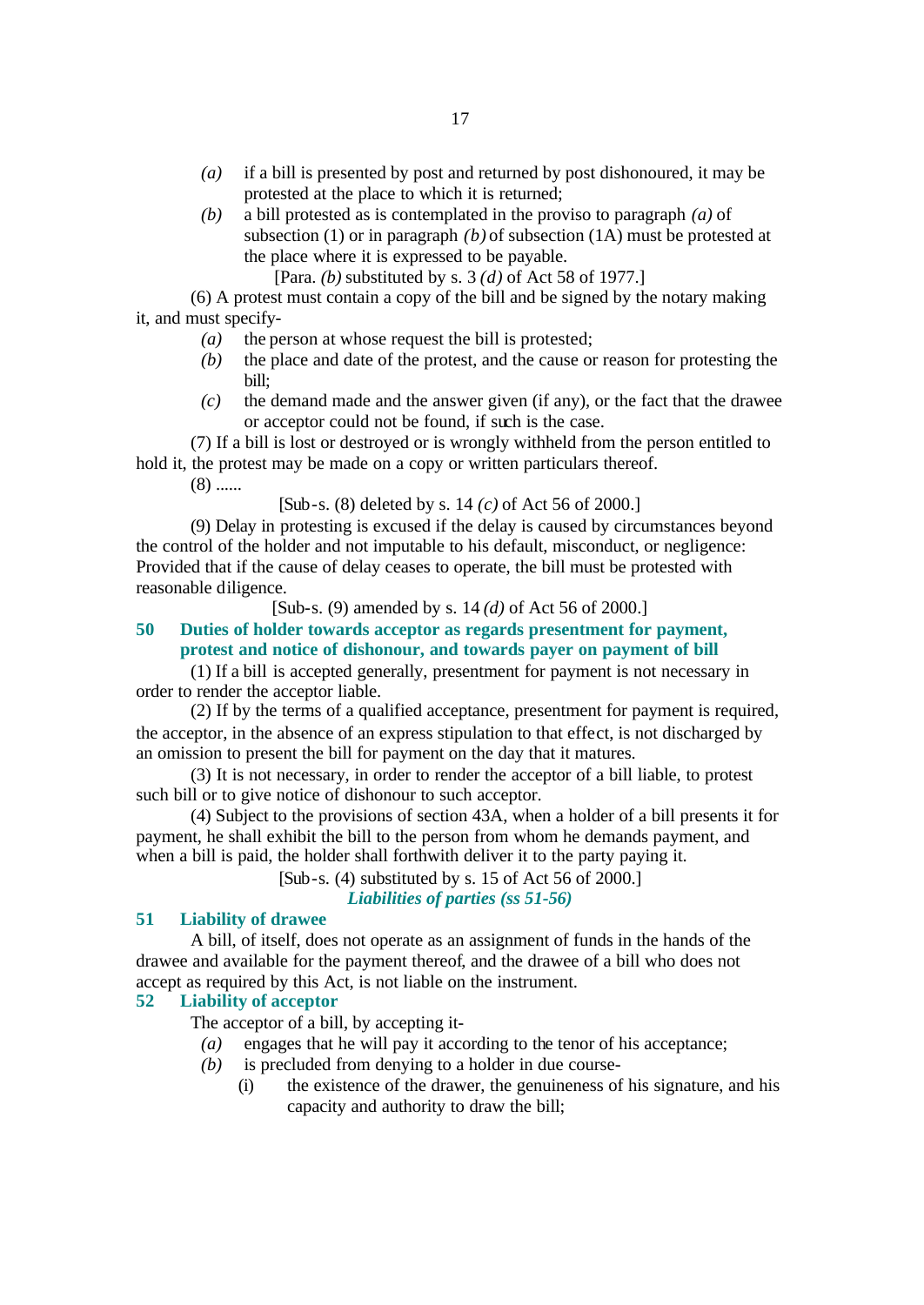- (ii) in the case of a bill payable to drawer's order, the then capacity of the drawer to indorse, but not the genuineness or the validity of his indorsement;
- (iii) in the case of a bill payable to the order of a third person, the existence of the payee and his then capacity to indorse, but not the genuineness or the validity of his indorsement.

### **53 Liability of drawer and of indorser**

(1) The drawer of a bill by drawing it-

- *(a)* engages that, on due presentment, it shall be accepted and paid according to its tenor, and that if it is dishonoured he will compensate the holder, or an indorser who is compelled to pay it, provided the requisite proceedings on dishonour are duly taken;
- *(b)* is precluded from denying to a holder in due course the existence of the payee and his then capacity to indorse.

(2) The indorser of a bill by indorsing it-

- *(a)* engages that, on due presentment, it shall be accepted and paid according to its tenor, and that if it is dishonoured he will compensate the holder, or an indorser who is compelled to pay it, provided the requisite proceedings on dishonour are duly taken;
- *(b)* is precluded from denying to a holder in due course the genuineness and regularity in all respects of the drawer's signature and all previous indorsements;
- *(c)* is precluded from denying to his immediate or a subsequent indorsee that the bill was at the time of his indorsement a valid and subsisting bill, and that he had then a good title thereto.

#### **54 Liability of stranger signing bill**

If a person signs a bill otherwise than as drawer, acceptor, signer of an aval or drawee certifying a cheque, he thereby incurs the liabilities of an indorser to a holder in due course.

#### [S. 54 substituted by s. 16 of Act 56 of 2000.]

#### **54A Liability of signer of aval**

(1) The liabilities of the parties to a bill or note may be secured by an aval.

(2) A person signs a bill or note as the signer of an aval where he signs the bill or note, and by words such as 'as aval', 'as surety' or 'as guarantor' expressly indicates that he is a surety: Provided that the unqualified signature of a person other than the drawer, maker, drawee or payee made on the back of the bill or note payable to order before indorsement by the payee shall be sufficient for such indication.

(3) The signer of an aval may specify in the bill or note the party for whom he has given his aval and if he does not so specify, he shall be deemed to have given his aval for the drawer or maker, as the case may be: Provided that, if a bill has been accepted, whether before or after the signing of the aval, the signer of that aval shall be deemed to have given his aval for the acceptor.

(4) The signer of an aval is liable jointly and severally with and as surety for, the party for whom he has given his aval or is deemed to have given his aval.

(5) Where the signer of an aval pays the bill or note, he acquires the rights arising out of the bill or note against the person for whom he has given his aval or is deemed to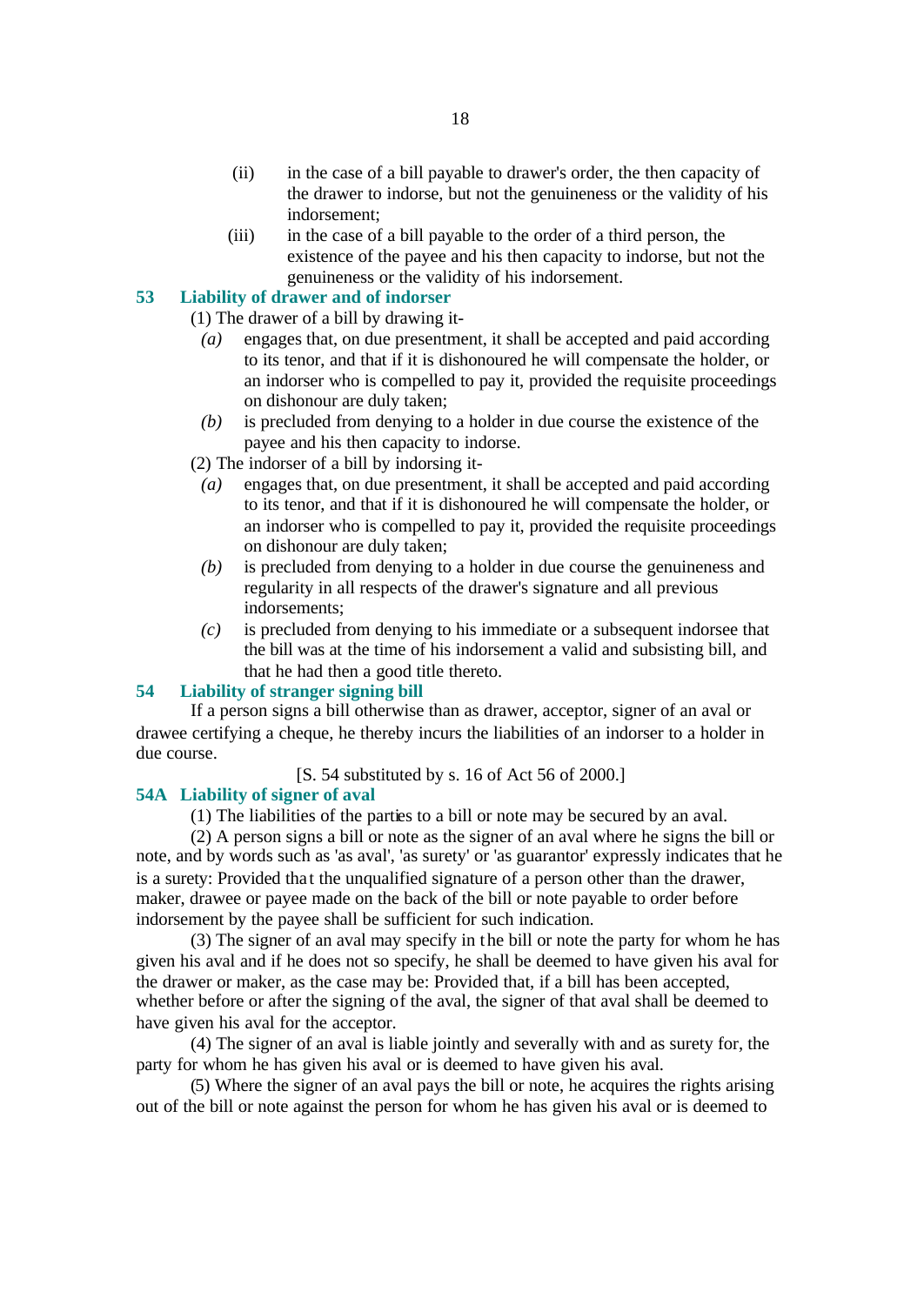have given his aval and against all parties liable to that person.

[S. 54A inserted by s. 17 of Act 56 of 2000.]

### **55 Damages recoverable from parties to dishonoured bill**

(1) If a bill is dishonoured, the holder may recover from any party liable on the bill, and the drawer, if he has been compelled to pay the bill, may recover from the acceptor, and an indorser who has been compelled to pay the bill, may recover from the acceptor, the drawer or a prior indorser as damages, which shall be deemed to be liquidated-

- (i) the amount of the bill;
- (ii) interest thereon from the time of presentment for payment if the bill is payable on demand, or from the maturity of the bill in any other case. [Sub-s. (1) substituted by s. 18 *(a)* of Act 56 of 2000.]
- $(2)$  and  $(3)$  ......

[Sub-ss. (2) and (3) deleted by s. 18 *(b)* of Act 56 of 2000.]

#### **56 Liability of transferor by delivery**

(1) If the holder of a bill payable to bearer negotiates such bill by delivery without indorsing it, he is called a transferor by delivery.

(2) A transferor by delivery is not liable on the instrument in question.

(3) A transferor by delivery who negotiates a bill thereby warrants to his immediate transferee, if the latter is a holder for value, that the bill is what it purports to be, that he has a right to transfer it, and that, at the time of transfer, he is not aware of any fact which renders it valueless.

### *Discharge of bill (ss 57-62)*

### **57 Discharge by payment in due course**

(1) A bill is discharged by payment in due course or is discharged proportionally by payment of part of the amount for which the bill is drawn, noted by indorsement on the bill, if such payment be made by or on behalf of the drawee or acceptor.

(2) Subject to the provisions of subsections (3), (4) and (5), a bill is not discharged if it is paid by the drawer or an indorser.

(3) If a bill is payable to a third party or the order of the latter, is paid by the drawer, the drawer may enforce payment thereof against the acceptor, but may not reissue the bill.

(4) If a bill is paid by an indorser, or if a bill payable to drawer's order is paid by the drawer, the party paying it is remitted to his former rights as regards the acceptor and antecedent parties, and he may, if he thinks fit, strike out his own and subsequent indorsements, and again negotiate the bill.

(5) If an accommodation bill is paid in due course by the party accommodated, the bill is discharged.

#### **58 Bank paying demand draft where indorsement is forged**

If a bill payable to order on demand is drawn on a bank, and the bank pays the bill in good faith and in the ordinary course of business, it is not incumbent on the bank to show that the indorsement of the payee or any subsequent indorsement was made by or under the authority of the person whose indorsement it purports to be, and the bank is deemed to have paid the bill in due course, although such indorsement has been forged or made without authority: Provided such indorsement does not purport to be that of a person who is a customer of the bank at the branch on which the said bill is drawn.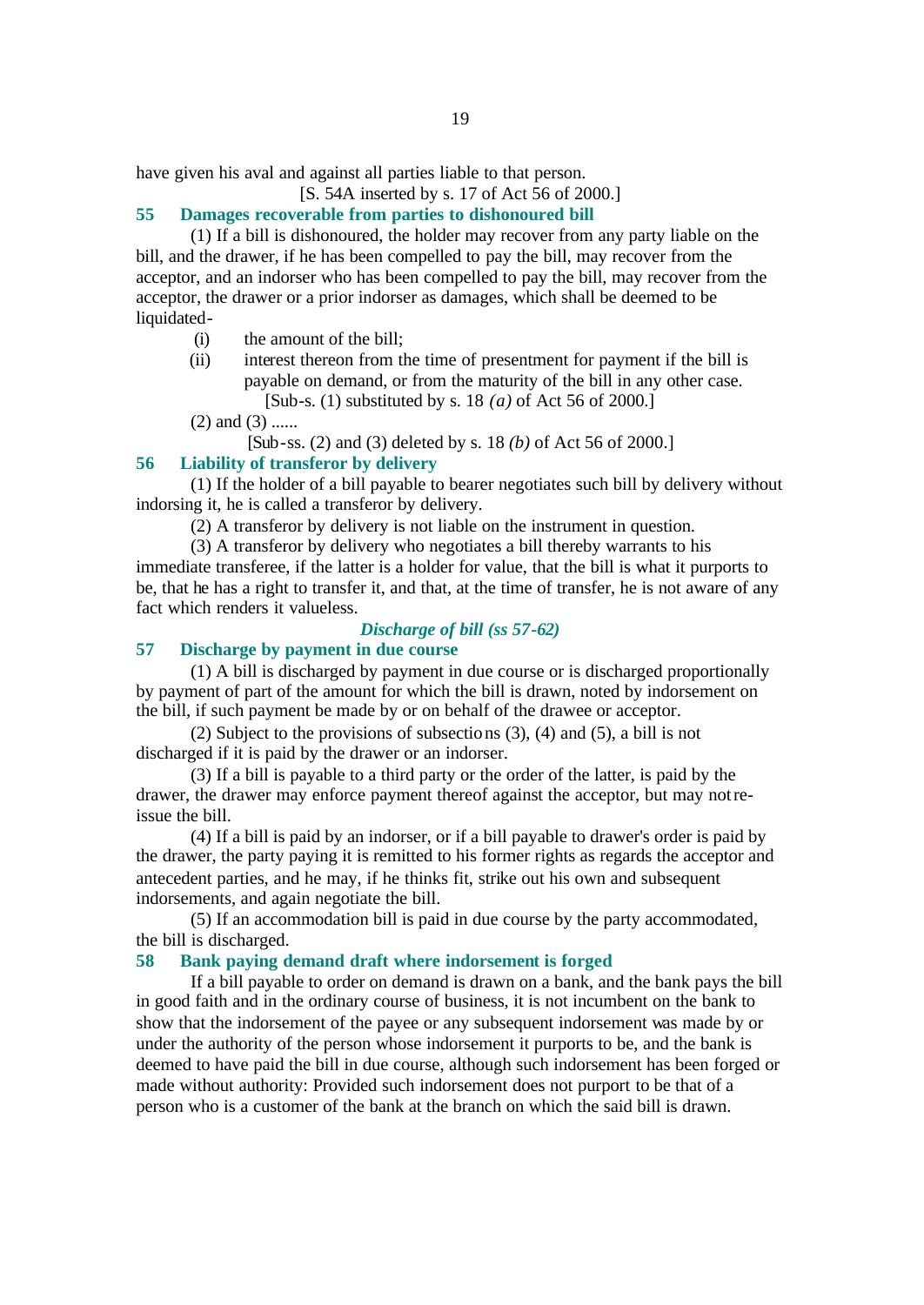#### [S. 58 amended by s. 19 of Act 56 of 2000.]

#### **59 Discharge by acceptor becoming holder**

If the acceptor of a bill is or becomes the holder of it at or after its maturity, in his own right, the bill is discharged.

#### **60 Discharge by waiver**

(1) Subject to the provisions of subsection (4), if the holder of a bill at or after its maturity absolutely and unconditionally renounces his rights against the acceptor in the manner contemplated in subsection (2), the bill is discharged.

(2) The renunciation of rights contemplated in subsection (1) must be in writing on the bill, unless the bill is delivered up to the acceptor.

(3) Subject to the provisions of subsection (4), the liabilities of any party to a bill may in the manner contemplated in subsections (1) and (2) be waived by the holder before, at, or after its maturity.

(4) Nothing in this section contained shall affect the rights of a holder in due course who had no notice of the renunciation or waiver.

### **61 Discharge by cancellation of bill, and discharge of party by cancellation of his signature**

(1) If a bill is intentionally cancelled by the holder or his agent, and the cancellation is apparent thereon, the bill is discharged.

(2) *(a)* Any party liable on a bill may be discharged by the intentional cancellation of his signature by the holder or his agent.

*(b)* If a signature is so cancelled any indorser who would have had a right of recourse against the party whose signature is cancelled is also discharged.

(3) A cancellation made unintentionally or under a mistake or without the authority of the holder, is inoperative: Provided that if a bill or any signature thereon appears to have been cancelled, the burden of proof lies on the party who alleges that the cancellation was made unintentionally or under a mistake or without authority.

### **62 Effect of alteration of bill or acceptance**

(1) If a bill or an acceptance is materially altered the liability of all parties who were parties to the bill at the date of alteration and who did not assent to it, must be regarded as if the alteration had not been made, but any party who has himself made, authorized or assented to the alteration, and all subsequent indorsers are liable on the bill as altered.

(2) For the purposes of subsection (1) material alterations include any alteration of the date, the sum payable, the time of payment and the place of payment, and, if a bill has been accepted generally, the addition of a place of payment without the acceptor's assent. *Acceptance and payment for honour, and payment by referee in case of need (ss 63-66)* **63 to 66 inclusive ......**

[Ss. 63 to 67 inclusive repealed by s. 20 of Act 56 of 2000.]

*Lost instruments (ss 67-68)*

### **67 Holder's rights if bill or note is lost or destroyed**

(1) If a bill or note is lost or destroyed before it is overdue, the person who was the holder of it may request the drawer or maker to give him another bill or note, as the case may be, of the same tenor, giving adequate security to the drawer or maker, if required, to indemnify him against all persons whatever in case the bill or note alleged to have been lost or destroyed is found again.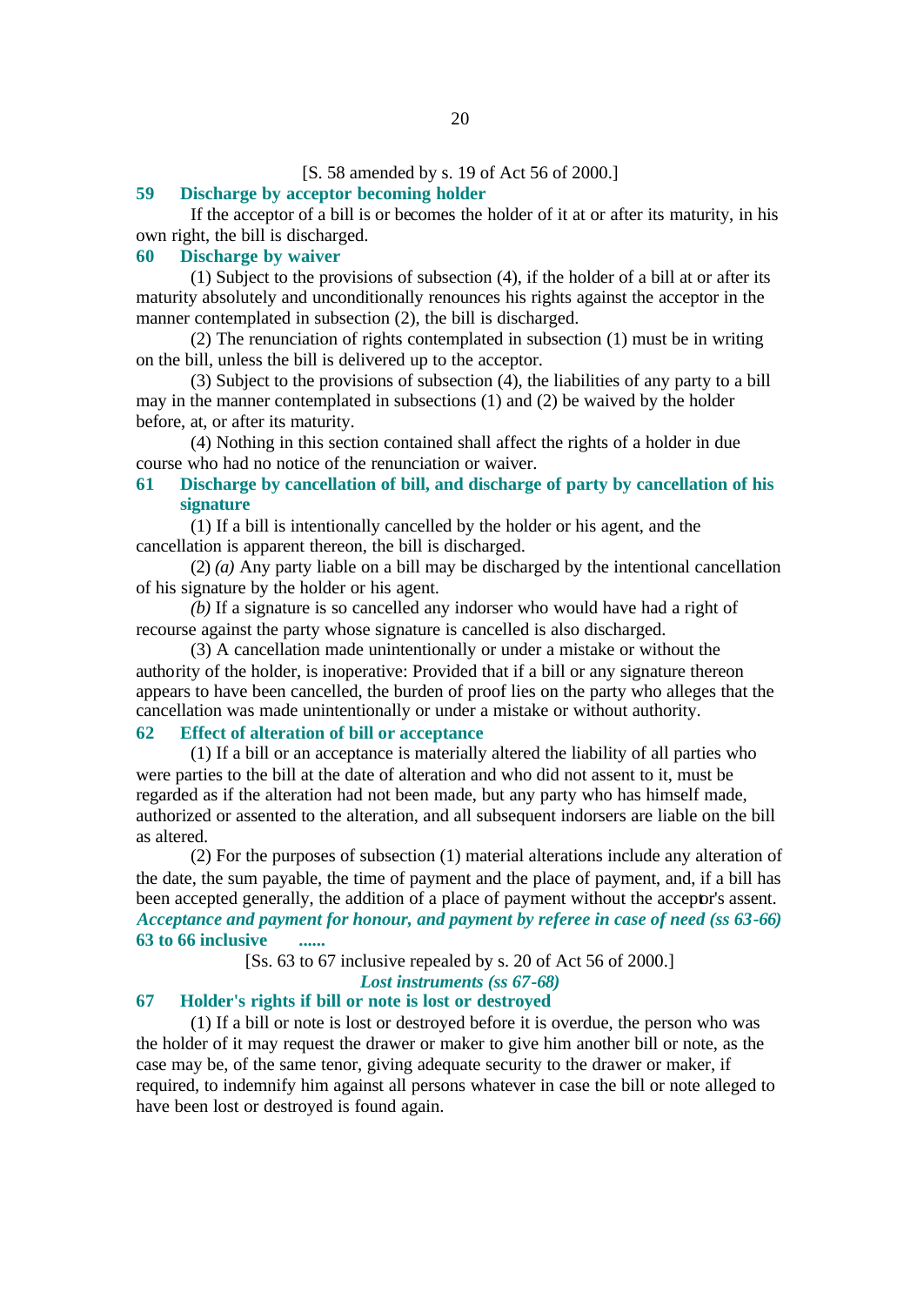(2) If the drawer or maker on such request refuses to give such bill or note he may be compelled to do so.

[S. 67 substituted by s. 24 of Act 56 of 2000.]

### **68 Action upon lost bill or note**

In any action or proceeding upon a bill or note, other than a proceeding for provisional sentence, the court may order that the loss or non-production of the instrument shall not be set up by way of defence, provided an indemnity be given to the satisfaction of the court against the claims of any other person upon the instrument in question.

[S. 68 substituted by s. 25 of Act 56 of 2000.]

*Bill in a set (s 69)*

#### **69 Rules as to a bill in a set**

(1) If a bill is drawn in a set, each part of the set being numbered and containing a reference to the other parts, the whole of the parts constitutes one bill.

(2) If a holder of a set indorses two or more parts to different persons, he is liable on every such part, and every indorser subsequent to him is liable on the part he has himself indorsed, as if the said parts were separate bills.

(3) If two or more parts of a set are negotiated to different holders in due course, the holder whose title first accrues is as between such holders deemed to be the true owner of the bill: Provided that nothing in this subsection contained shall affect the rights of a person who in due course accepts or pays the part first presented to him.

(4) *(a)* The acceptance of a bill drawn in a set may be written on any part thereof, and it must be written on one such part only.

*(b)* If the drawee accepts more than one part, and such accepted parts get into the hands of different holders in due course, he is liable on every such part as if it were a separate bill.

(5) If the acceptor of a bill drawn in a set pays it without requiring the part bearing his acceptance to be delivered up to him, and that part at maturity is outstanding and in the hands of a holder in due course, he is liable to the holder thereof.

(6) Subject to the provisions of subsections (2), (3), (4) and (5), if any one part of a bill drawn in a set is discharged by payment or otherwise, the whole bill is discharged. *Conflict of laws (s 70)*

#### **70 Rules if laws conflict**

If a bill drawn in one country is negotiated, accepted or payable in another, the rights, duties and liabilities of the parties thereto are determined as follows, namely-

- *(a)* the validity of the bill as regards requisites in form is determined by the law of the place of issue, and the validity, as regards requisites in form, of every supervening contract, such as acceptance, indorsement or that of an aval, is determined by the law of the place where such contract was made, but-
	- (i) a bill issued outside the Republic is not invalid by reason only that it is not stamped in accordance with the law of the place of issue; and
	- (ii) a bill issued outside the Republic which conforms, as regards requisites in form, to the law of the Republic, may for purposes of enforcing payment thereof be treated as valid as between all persons who negotiate, hold or become parties to it in the Republic;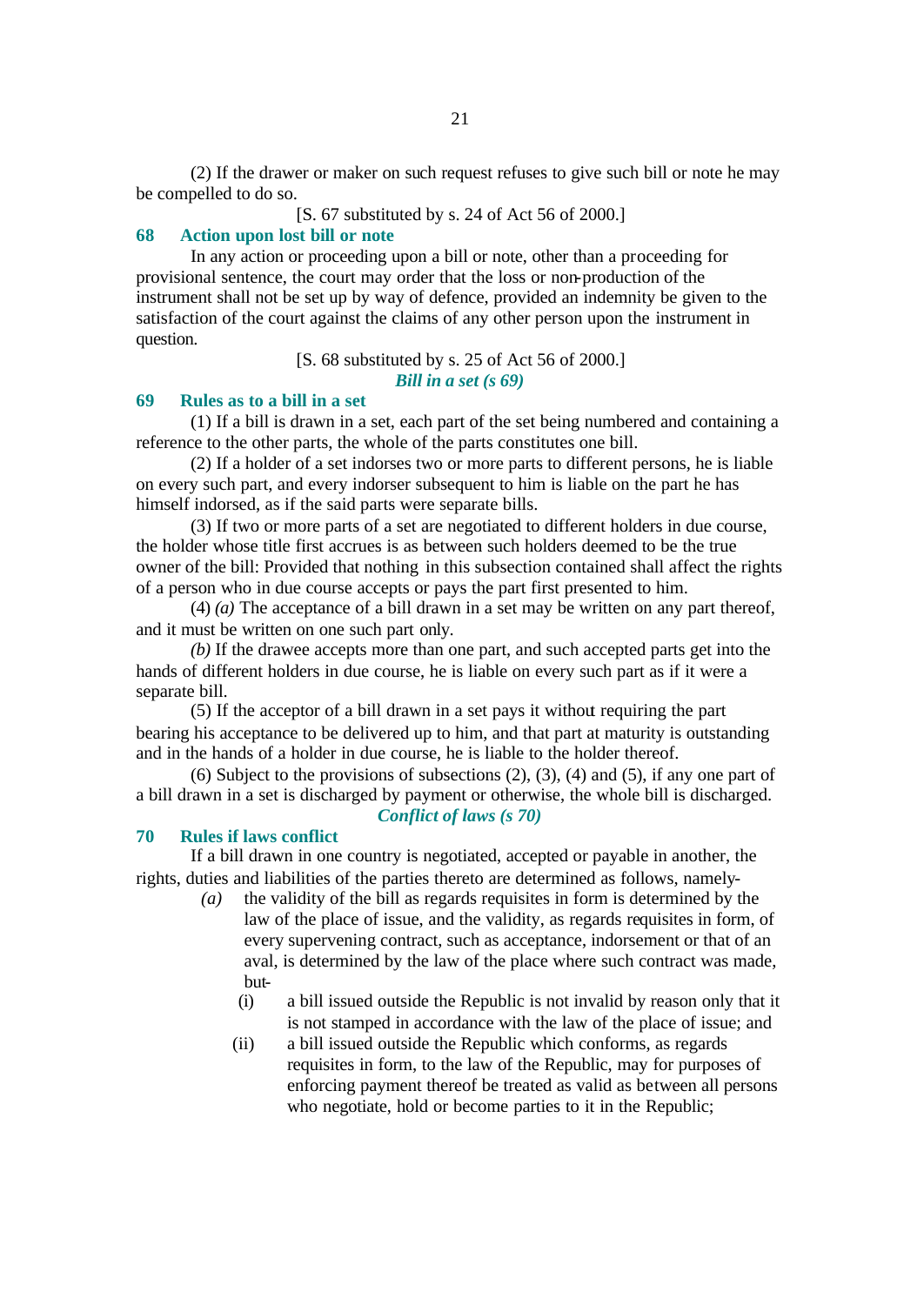[Para. *(a)* amended by s. 26 *(a)* of Act 56 of 2000.]

*(b)* subject to the provisions of this Act, the interpretation of the contract of the drawer, indorser, acceptor or signer of an aval of a bill is determined by the law of the place where such contract is made: Provided that if a bill payable in the Republic is indorsed outside the Republic, the indorsement shall as regards the payer be interpreted according to the law of the Republic;

[Para. *(b)* substituted by s. 4 of Act 58 of 1977 and by s. 26 *(b)* of Act 56 of 2000.]

- *(c)* the duties of the holder with respect to presentment for acceptance or payment, and the necessity for, or sufficiency of, a protest or notice of dishonour or otherwise, are determined by the law of the place where the act is done or the bill is dishonoured;
- *(d)* if a bill is drawn outside but payable in the Republic, and the sum payable is not expressed in currency of the Republic, the amount shall, in the absence of an express stipulation to the contrary, be calculated according to the rate of exchange for sight drafts at the place of payment on the day the bill is payable;
- *(e)* if a bill is drawn in one country and is payable in another the due date thereof is determined according to the law of the place where it is payable.

### **CHAPTER II (ss 71-86)** *Cheques - generally (ss 71-74)*

### **71 Applicability to cheques of certain provisions relating to certain other bills**

(1) Except as otherwise provided in this chapter, the provisions of this Act applicable to a bill payable on demand apply to a cheque.

(2) Notwithstanding the provisions of subsection (2) of section 3, the provisions of this Act applicable to a cheque apply to a bill drawn by a bank on itself and payable on demand.

[Sub-s. (2) added by s. 27 of Act 56 of 2000.]

### **72 Presentment of cheque for payment**

(1) Subject to the provisions of this Act-

*(a)* if a cheque is not presented for payment within a reasonable time, within the meaning of subsection (2), of its issue, and the drawer or the person on whose account it is drawn had the right, at the time at which such cheque should have been presented for payment, as between himself and the bank, to have the cheque paid, and suffers actual damage through the delay, he is discharged to the extent of such damage, that is to say, to the extent to which such drawer or person is a creditor of such bank to a larger amount than he would have been had such cheque been paid;

[Para. *(a)* amended by s. 28 *(a)* of Act 56 of 2000.]

*(b)* the holder of a cheque as to which such drawer or person is so discharged shall be a creditor, in lieu of such drawer or person, of such bank to the extent of such discharge, and be entitled to recover the amount from it. [Para. *(b)* substituted by s. 28 *(b)* of Act 56 of 2000.]

(2) In determining what is a reasonable time for the purpose of paragraph *(a)* of subsection (1), regard shall be had to the nature of the instrument, the usage of trade and of banks, and the facts of the particular case.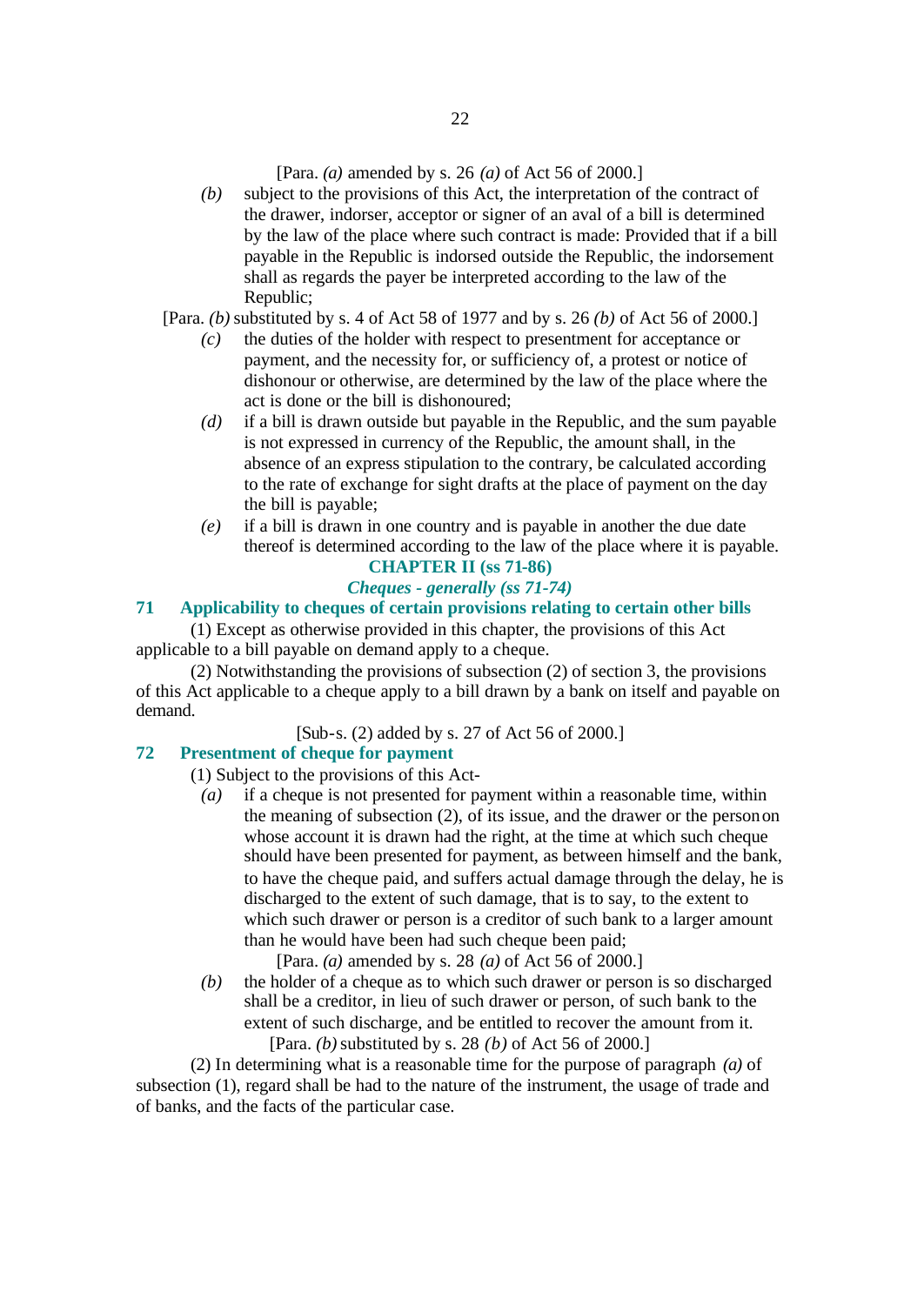#### [Sub-s. (2) amended by s. 28 *(c)* of Act 56 of 2000.]

### **72A Liability of drawee who has certified cheque**

(1) A cheque is certified if the drawee signs it and adds words to the cheque that indicate that the cheque will be paid or that funds are available for its payment.

(2) When a drawee of a cheque certifies it he-

- *(a)* undertakes that he will pay the holder, or the drawer or an indorser who has been compelled to pay the cheque, the amount recoverable in terms of section 55 according to the tenor of his certification;
- *(b)* is precluded from denying to a holder in due course-
	- (i) the existence of the drawer, the genuineness of his signature and his capacity and authority to draw the cheque;
		- (ii) the existence of the payee and his then capacity to indorse.
		- [S. 72A inserted by s. 29 of Act 56 of 2000.]

### **72B Prevention of fraud**

Any person who is required by law to have his financial statements audited by a person registered in terms of section 15 of the Public Accountants' and Auditors' Act, 1991 (Act 80 of 1991), or by the Auditor-General, and any person obliged to appoint an accounting officer in terms of section 59 of the Close Corporations Act, 1984 (Act 69 of 1984), shall exercise reasonable care in the custody of cheque forms and in the reconciliation of its bank statements.

[S. 72B inserted by s. 29 of Act 56 of 2000.]

### **73 Revocation of bank's authority**

The duty and authority of a bank to pay a cheque drawn on it by its customer are terminated by receipt of-

- *(a)* countermand of payment;
- *(b)* notice of the customer's death or incapacity;
- *(c)* notice of the customer having been sequestrated or wound-up or placed under judicial management or declared a prodigal:

Provided such countermand or notice identifies the cheque, in the case of countermand, and the customer with reasonable particularity and gives the drawee a reasonable opportunity to act on it.

[S. 73 substituted by s. 30 of Act 56 of 2000.]

**74 ......**

[S. 74 repealed by s. 31 of Act 56 of 2000.]

*Crossed cheques (ss 75-82)*

### **75 General and special crossings on cheques**

(1) If a cheque bears across its face an addition of two parallel transverse lines, either with or without the words 'not negotiable', that addition constitutes a crossing and the cheque is crossed generally.

[Sub-s. (1) substituted by s. 32 *(a)* of Act 56 of 2000.]

(2) If a cheque bears across its face an addition of the name of a bank, either with or without the words 'not negotiable' or 'and Company' or any abbreviation thereof, that addition constitutes a crossing and the cheque is crossed specially and to that bank.

[Sub-s. (2) substituted by s. 32 *(b)* of Act 56 of 2000.]

### **75A Non-transferable cheques**

(1) Where a cheque bears boldly across its face the words 'not transferable' or 'non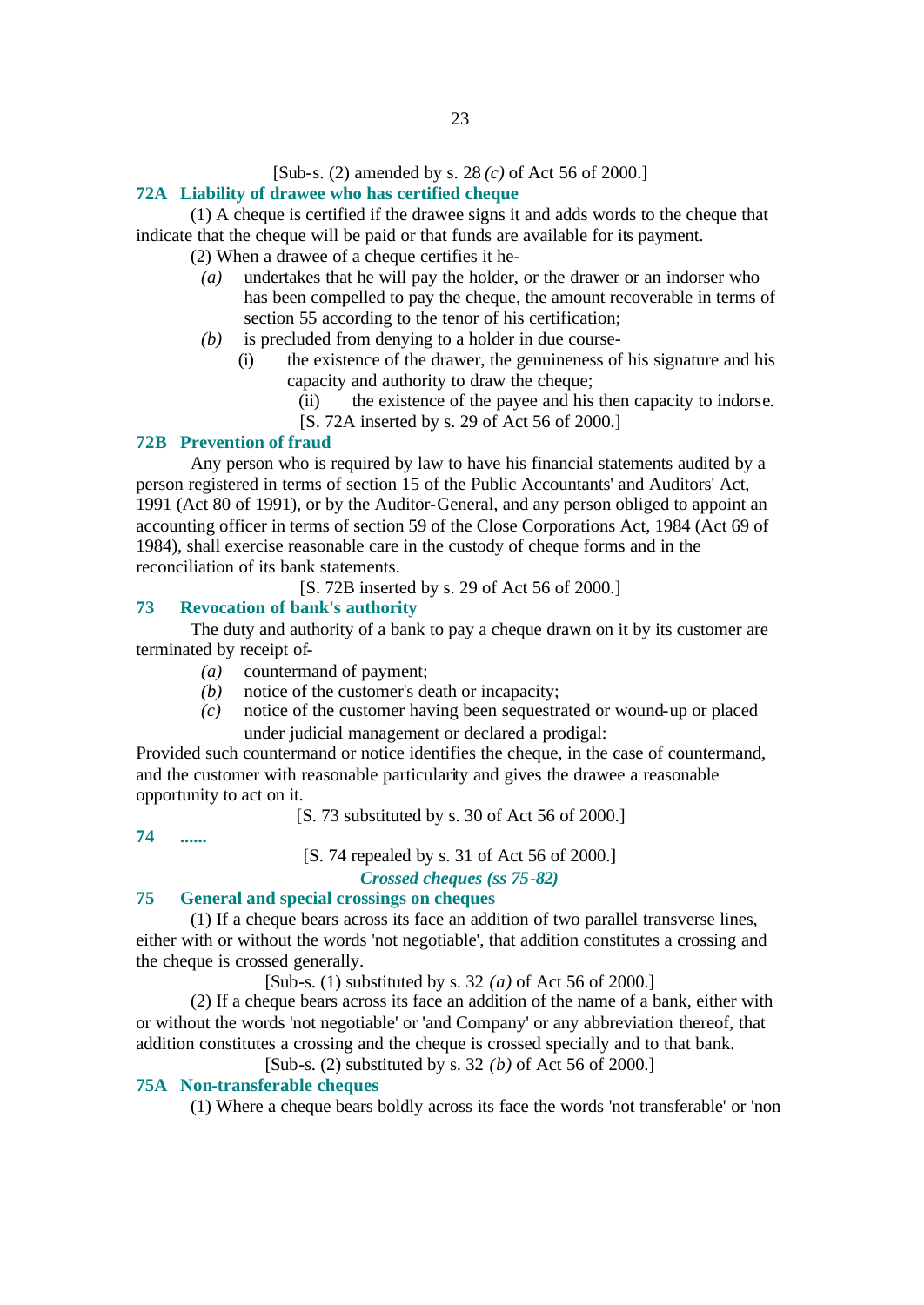transferable', either with or without the word 'only' after the payee's name-

- *(a)* the cheque shall not be transferable but shall be valid as between the parties thereto;
- *(b)* the cheque shall be deemed to be crossed generally, unless it is crossed specially; and
- *(c)* the words 'not transferable or 'non transferable' may not be cancelled and any purported cancellation shall be of no effect.
- (2) A bank shall not be negligent by reason only of its failure to concern itself

with-

- *(a)* an indorsement intended to prevent transfer of the cheque; or
- *(b)* words prohibiting transfer, or indicating an intention that it shall not be transferable, other than in the manner provided for in this section. [S. 75A inserted by s. 33 of Act 56 of 2000.]

#### **76 Crossings by drawer, or after issue**

(1) A cheque may be crossed generally or specially by the drawer or a collecting bank.

[Sub-s. (1) substituted by s. 34 *(a)* of Act 56 of 2000.]

(2) If a cheque is uncrossed the holder may cross it generally or specially.

(3) If a cheque is crossed generally the holder may cross it specially.

(4) If a cheque is crossed generally or specially, the holder may add the words 'not negotiable'.

(5) If a cheque is crossed specially, the bank to which it is crossed may again cross it specially to another bank for collection.

[Sub-s. (5) substituted by s. 34 *(b)* of Act 56 of 2000.]

 $(6)$  ......

[Sub-s. (6) deleted by s. 34 *(c)* of Act 56 of 2000.]

### **77 Crossing material part of cheque**

A crossing authorized by this Act is a material part of the cheque, and it shall not be lawful for any person to obliterate, cancel or, except as authorized by this Act, to add to or alter such a crossing.

[S. 77 substituted by s. 35 of Act 56 of 2000.]

### **78 Duties of banks as to crossed cheques**

(1) If a cheque is crossed generally, the bank on which it is drawn shall not pay it to any person other than a bank.

(2) If a cheque is crossed specially, the bank on which it is drawn shall not pay it to any person other than the bank to which it is crossed, or the latter's agent for collection, if it is a bank.

(3) If a cheque is crossed specially to more than one bank, except when crossed to two banks of which the one is an agent for collection of the other, the bank on which it is drawn shall refuse payment thereof.

(4) If the bank on which a cheque is drawn-

- *(a)* pays such cheque if it is crossed as is contemplated in subsection (3);
- *(b)* pays such cheque to any person other than a bank if it is crossed generally; or
- *(c)* pays such cheque, if it is crossed specially, to any person other than the bank to which it is crossed or the latter's agent for collection, if it is a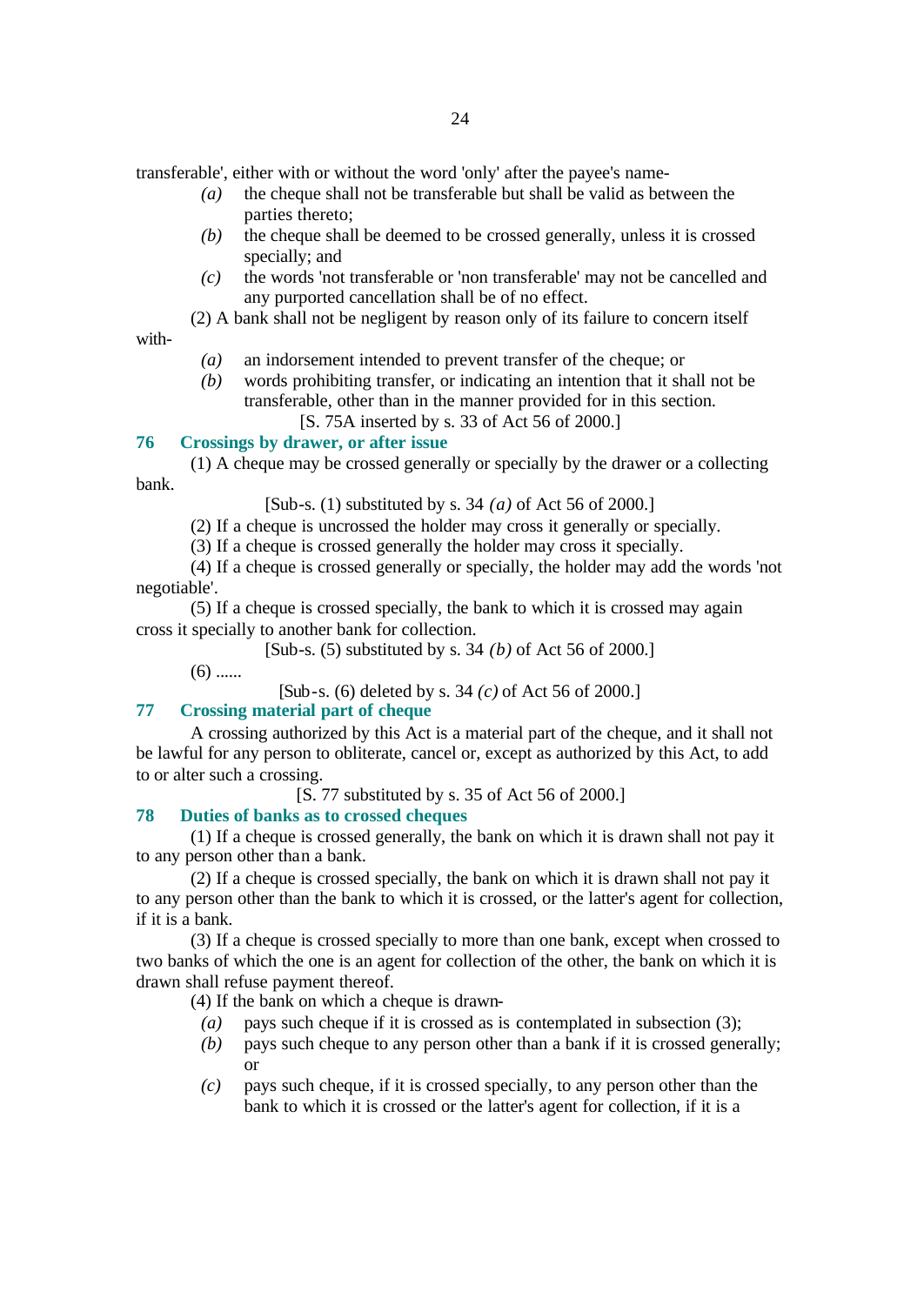#### bank,

it is liable to the true owner of the cheque for any loss he may sustain owing to the cheque having been so paid: Provided that if a cheque is presented for payment and it does not, at the time of presentment, appear to be crossed or to have had a crossing which has been obliterated, or to have a crossing which has been added to or altered, otherwise than as authorized by this Act, the bank paying the cheque in good faith and without negligence shall not be responsible or incur any liability, nor shall the payment be questioned, by reason of the cheque having been crossed, or of the crossing having been obliterated or having been added to or altered otherwise than as authorized by this Act, and of payment having been made to a person other than a bank or the bank to which the cheque is or was crossed, or the latter's agent for collection which is a bank, as the case may be.

### [S. 78 substituted by s. 36 of Act 56 of 2000.]

### **79 Protection to bank and drawer where cheque is crossed**

If the bank on which a crossed cheque is drawn, in good faith and without negligence pays it, if crossed generally, to a bank, and, if crossed specially, to the bank to which it is crossed, or the latter's agent for collection, which is a bank, the bank paying the cheque, and, if the cheque has come into the hands of the payee, the drawer shall respectively be entitled to the same rights and be placed in the same position as if payment of the cheque had been made to the true owner thereof.

[S. 79 substituted by s. 37 of Act 56 of 2000.]

### **80 Effect of crossing and addition of words 'not negotiable' on rights of holder**

If a person takes a crossed cheque which bears on it the words 'not negotiable', he shall not have, and shall not be capable of giving a better title to the cheque than that which the person from whom he took it had.

### **81 True owner of stolen or lost crossed cheque marked 'not negotiable' entitled to compensation from certain subsequent possessors**

(1) If a cheque was stolen or lost while it was crossed as authorized by this Act and while it bore on it the words 'not negotiable', and it was paid by the bank upon which it was drawn, under circumstances which do not render such bank liable in terms of this Act to the true owner of the cheque for any loss he may sustain owing to the cheque having been paid, the true owner shall, if he suffered any loss as a result of the theft or loss of the cheque, be entitled to recover from any person who was a possessor thereof after the theft or loss, and either gave a consideration therefor or took it as a donee, an amount equal to the true owner's said loss or the amount of the cheque, whichever is the lesser.

### [Sub-s. (1) substituted by s. 38 *(a)* of Act 56 of 2000.]

(2) If a person has after the theft or loss paid any such cheque into his account with a bank after having paid, or for the purpose of paying, the amount of the cheque or part thereof to the person from whom he received the cheque, or, on his direction, to any other person, he shall, for the purposes of subsection (1), be deemed to have been a possessor of the cheque and to have given a consideration therefor: Provided that the foregoing provisions of this subsection shall not apply to a collecting bank employing another bank as its agent for the collection of any such cheque.

[Sub-s. (2) substituted by s. 38 *(a)* of Act 56 of 2000.]

(3) If a person took any such cheque into his possession or custody after the theft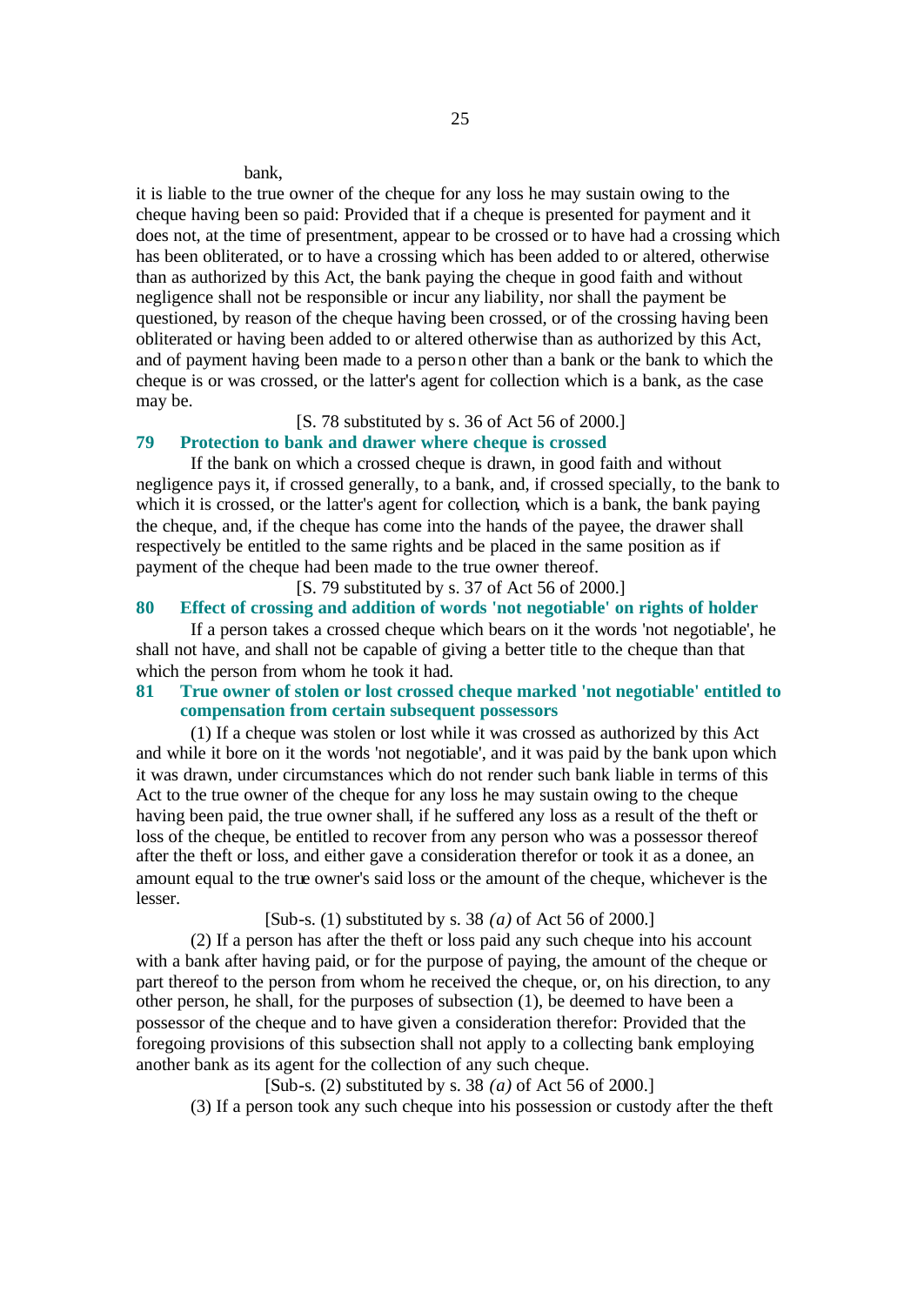or loss, and fails to furnish the true owner or any person who has in terms of subsection (7) the rights of a true owner, at his request, with any information at his disposal in connection with the cheque, he shall for the purposes of subsection (1) be deemed to have been a possessor of the cheque and either to have given a consideration therefor or to have taken it as a donee.

(4) Every possessor of any such cheque shall, for the purposes of this section, and until the contrary is proved, be deemed either to have given a consideration therefor or to have taken it as a donee.

(5) For the purposes of subsection (1), a bank which receives payment of any such cheque for a customer shall, subject to the provisions of subsection (3), not be regarded as having given a consideration therefor, merely because it has in its own books credited its customer's account with the amount of the cheque before receiving payment thereof, or because any such payment is applied towards the reduction or settlement of any debt owed by the customer to the bank.

[Sub-s. (5) substituted by s. 38 *(b)* of Act 56 of 2000.]

(6) If in any action under this section the defendant proves that when he became the possessor of the cheque, it did not appear to be crossed or to have had a crossing which had been obliterated, and to bear on it the words 'not negotiable', or to have borne on it any words which might have been the words 'not negotiable' and had been obliterated, he shall, subject to the provisions of subsection (3), not be held liable under this section.

(7) *(a)* A person who has discharged his liability under subsection (1) and who took the cheque in good faith and without notice of any defect in the title of the transferor, shall as against any prior possessor of the cheque, who became a possessor thereof after the theft or loss and either gave a consideration therefor or took it as a donee, have the rights conferred upon a true owner by subsection (1).

*(b)* The provisions of paragraph *(a)* shall *mutatis mutandis* apply to a person who has discharged his liability under the said paragraph or under the said paragraph as applied by this paragraph.

(8) For the purposes of this section the giving of a consideration includes the receiving of any such cheque in reduction or settlement of any debt or liability.

### **82 Application of sections 75 to 81 to certain documents other than cheques**

Sections 75 to and including 81 shall also apply to any document issued by a customer of any bank and intended to enable any person to obtain payment on demand of the sum mentioned in such document from such bank (or from any bank, if the document was issued on behalf of the State), and sha ll so apply as if the said document were a cheque, and the said sections shall *mutatis mutandis* also apply to any document which-

- *(a)* was issued on behalf of the State;
- *(b)* is drawn upon or addressed to a servant of the State (hereafter in this section called the drawee); and
- *(c)* is intended to enable any person to obtain payment on demand of the sum mentioned in such document from the drawee or from or through a bank,

as if the said document were a cheque and as if the drawee were a bank and the State its customer: Provided that nothing in this section contained shall render any such document a negotiable instrument.

[S. 82 substituted by s. 39 of Act 56 of 2000.]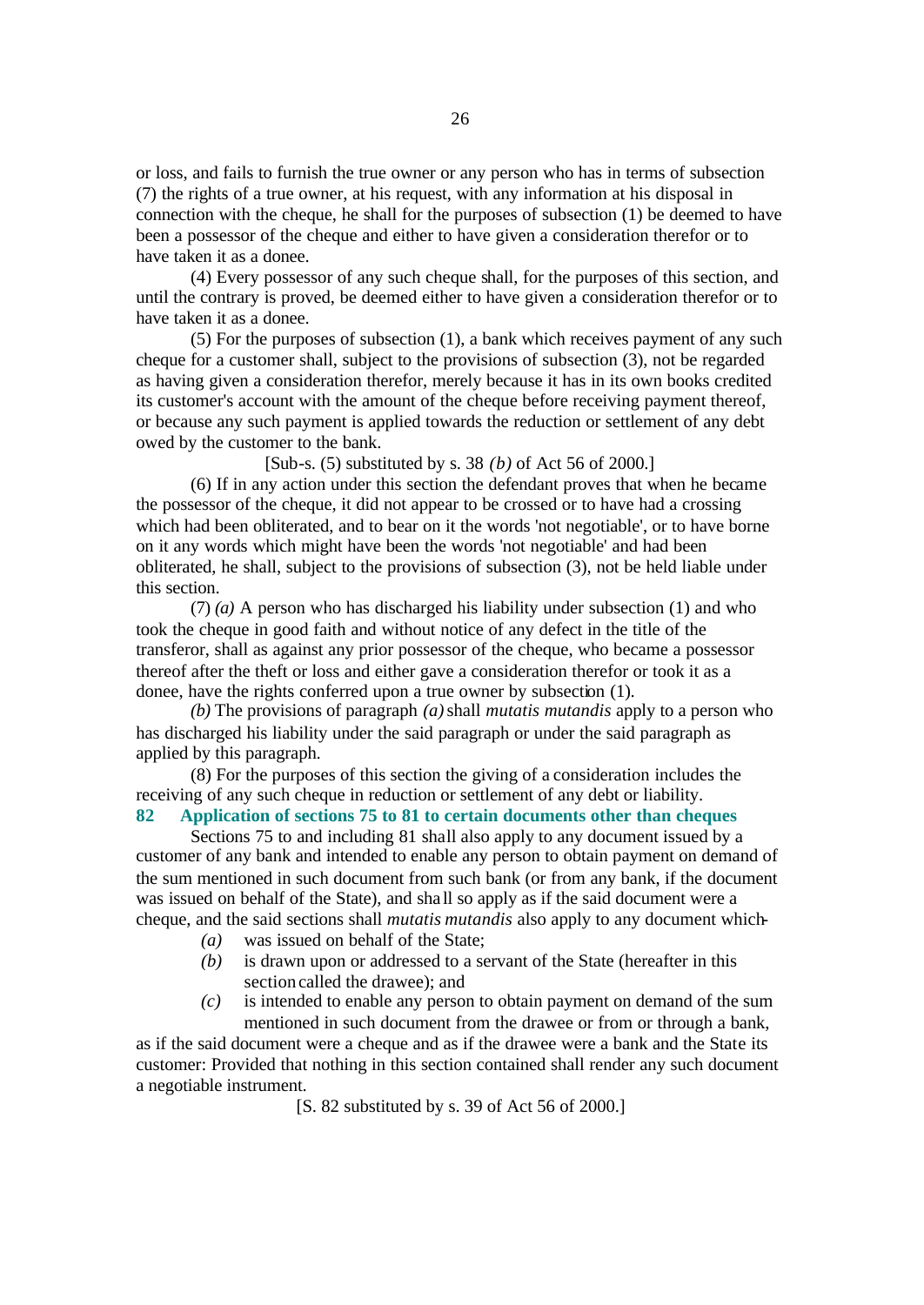### *Unindorsed or irregularly indorsed instruments (ss 83-86)*

### **83 Effect of payment to or crediting of accounts by bankers of amounts of unindorsed or irregularly indorsed cheques and certain other documents**

(1) If a bank in good faith and in the ordinary course of business credits the account of its customer with or pays to another bank the amount of-

- *(a)* any cheque drawn on it;
- *(b)* any other document issued by its customer and intended to enable any person to obtain payment on demand of the sum mentioned in such document from it (or from any bank, if the document was issued on behalf of the State); or
- *(c)* draft payable on demand drawn by such first-mentioned bank upon itself, or upon its agent who is a bank, whether payable at the head office or some other office of its bank or of such agent,

it shall not incur any liability by reason only of the absence of, or irregularity in, indorsement thereof, and such cheque, document or draft shall be discharged by such crediting of the account in question or by such payment.

[Sub-s. (1) substituted by s. 40 *(a)* of Act 56 of 2000.]

(2) The provisions of subsection (1) shall *mutatis mutandis* also apply to any document which-

- *(a)* was issued on behalf of the State;
- *(b)* is drawn upon or addressed to a servant of the State (hereafter in this section called the drawee); and
- *(c)* is intended to enable any person to obtain payment on demand of the sum mentioned in such document from the drawee or from or through a bank,

as if the said document were a cheque and as if the drawee were a bank and the State its customer.

[Sub-s. (2) substituted by s. 40 *(b)* of Act 56 of 2000.]

### **84 Rights of banks if unindorsed or irregularly indorsed cheques or certain other documents are delivered to them for collection**

(1) If a cheque, or draft or other document referred to in section 83, which is payable to order, is delivered by the holder thereof to a bank for collection, and such cheque, draft or document is not indorsed or was irregularly indorsed by such holder, such bank shall have such rights, if any, as it would have had if, upon such delivery, the holder had indorsed it in blank.

(2) Where a cheque referred to in section 75A is delivered by the holder thereof to a bank for collection and the holder is indebted to the bank, the bank shall be deemed to be the holder thereof taking the cheque in pledge for such indebtedness with the same rights and subject to the same liabilities as the holder had.

[S. 84 substituted by s. 41 of Act 56 of 2000.]

### **85 Evidential value of payment of unindorsed or irregularly indorsed cheques or certain other documents**

If an unindorsed or irregularly indorsed cheque, or draft or other document referred to in section 83, has been paid by the bank (including a drawee referred to in subsection (2) of the said section) on which it is drawn, such payment shall be *prima facie* evidence of the receipt by the payee of the sum mentioned in such cheque, draft or document.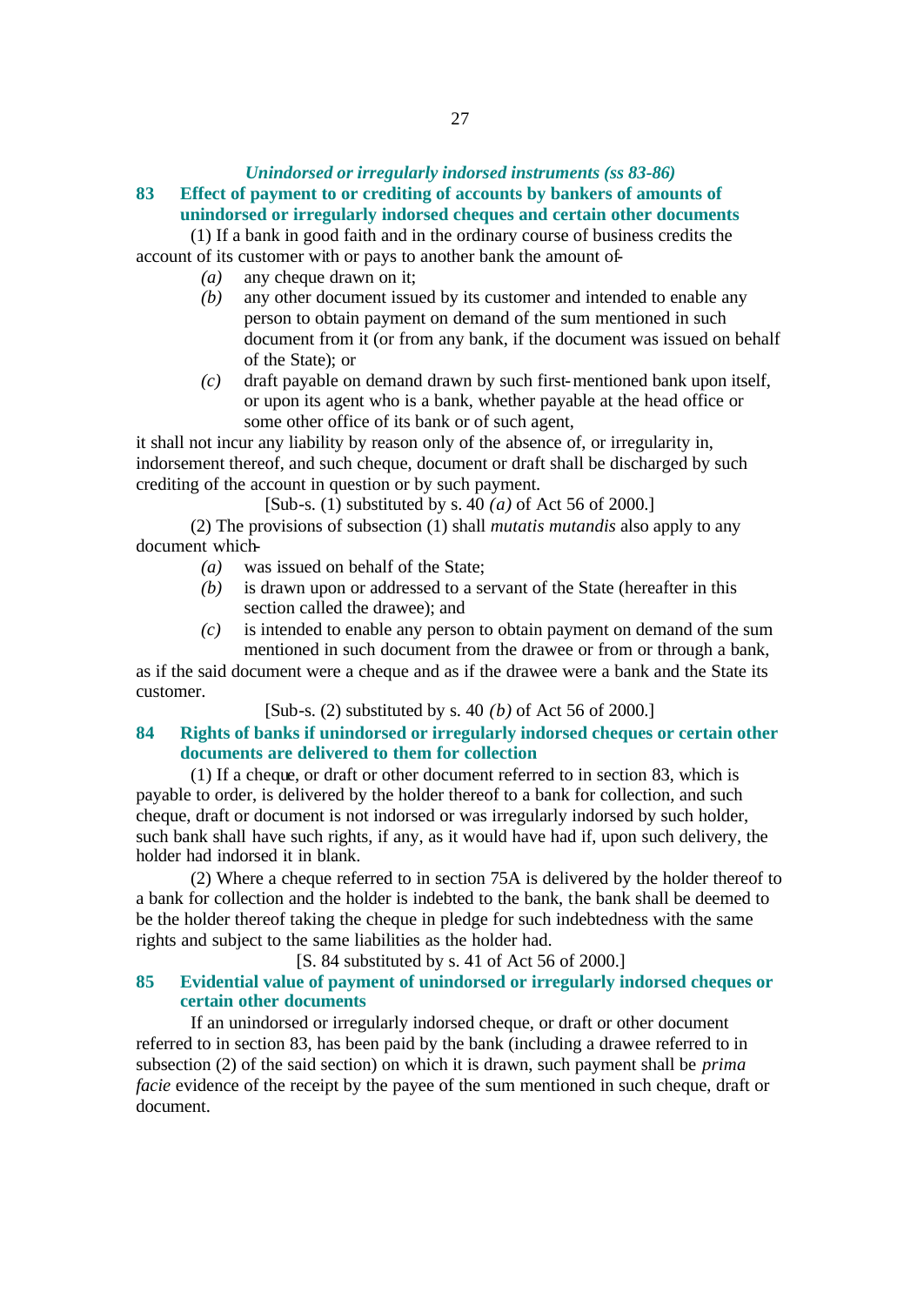#### [S. 85 substituted by s. 42 of Act 56 of 2000.]

#### **86 Negotiability of documents referred to in sections 83, 84 and 85**

The provisions of sections *eighty-three*, *eighty-four* and *eighty-five* shall not make negotiable any document which, apart from them, is not negotiable.

#### **CHAPTER III**

#### **PROMISSORY NOTES (ss 87-93)**

### **87 Promissory note defined**

(1) A promissory note is an unconditional promise in writing made by one person to another, signed by the maker, and engaging to pay on demand or at a fixed or determinable future time, a sum certain in money, to a specified person or his order, or to bearer.

(2) An instrument in the form of a note payable to maker's order is not a note within the meaning of this section unless and until it is indorsed by the maker.

(3) A note is not invalid by reason only that it contains also a pledge of collateral security with authority to sell it or dispose thereof.

### **88 Delivery a requirement for coming into existence of note**

A note is inchoate and incomplete until delivery thereof to the payee or bearer.

#### **89 Joint or joint and several liability on notes**

(1) A note may be made by two or more persons and they may be liable thereon jointly, or jointly and severally, according to its tenor.

(2) If a note runs 'I promise to pay', and is signed by two or more persons, it is deemed to be their joint and several note, and any note signed by two or more persons is deemed to be their joint and several note in the absence of a contrary intention appearing upon the face of it.

### **90 Time of presentment for payment of note payable on demand and indorsed**

(1) *(a)* If a note payable on demand has been indorsed, it must be presented for payment within the reasonable time of the indorsement within the meaning of subsection (2).

*(b)* If it is not so presented, the indorser is discharged.

(2) In determining what is a reasonable time for the purpose of subsection (1), regard shall be had to the nature of the instrument, the usage of trade, and the facts of the particular case.

(3) If a note payable on demand is negotiated, it is not deemed to be overdue, for the purpose of affecting the holder with defects of title of which he had no notice, by reason that it appears that a reasonable time for presenting it for payment has elapsed since its issue.

#### **91 Presentment of note for payment**

(1) *(a)* If a note is in the body of it made payable at a particular place, it must be presented for payment at that place to render the maker liable, unless the particular place mentioned is the place of business of the payee and the note remains in his hands.

*(b)* In no other case is presentment for payment necessary in order to render the maker liable.

(2) Presentment for payment is necessary to render the indorser of a note liable.

(3) *(a)* If a note is in the body of it made payable at a particular place, presentment at that place is necessary to render an indorser liable.

*(b)* If a place of payment is indicated by way of memorandum only, presentment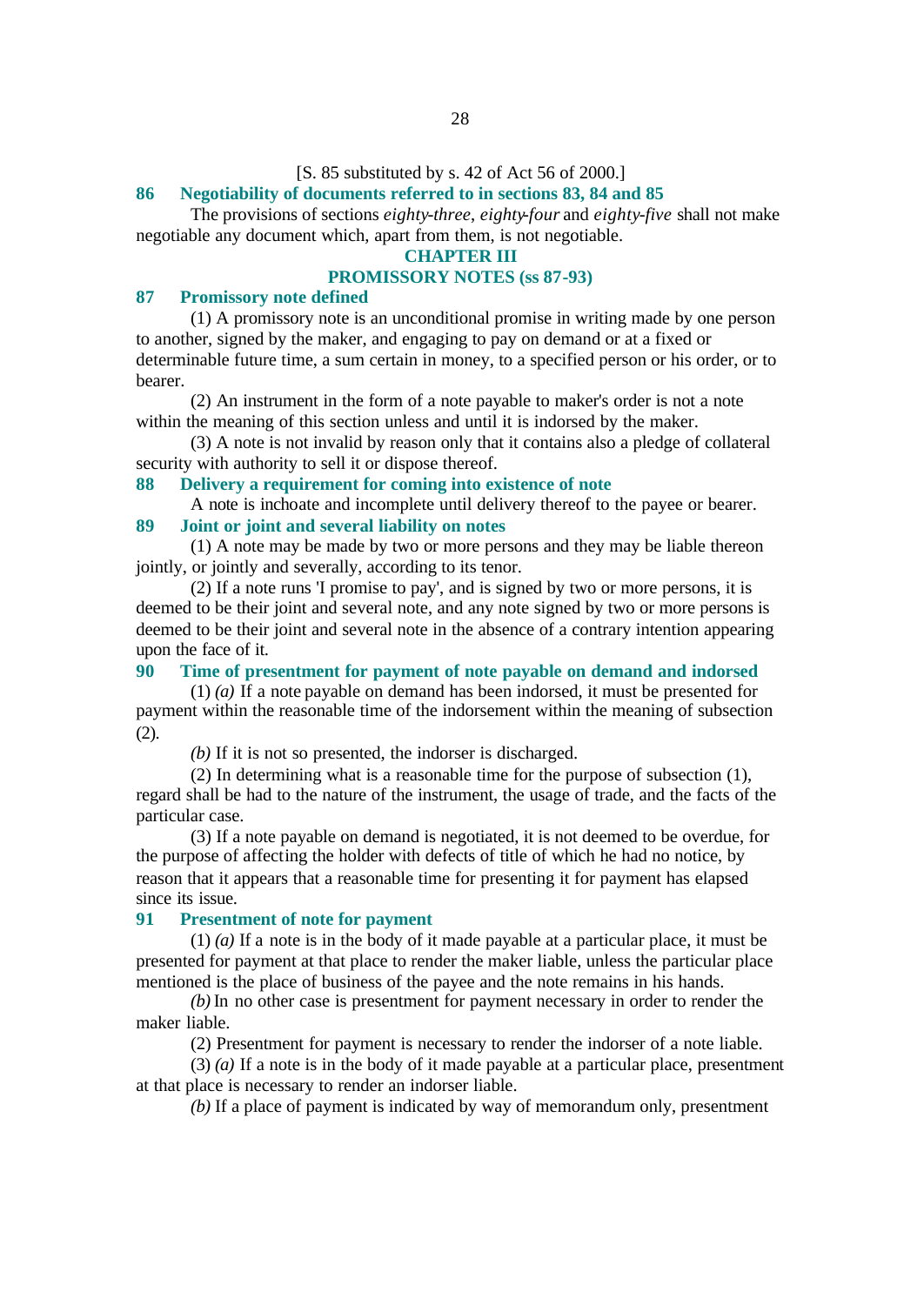at that place is necessary to render an indorser liable: Provided that presentment to the maker elsewhere, if sufficient in other respects, shall be sufficient to render an indorser liable.

### **92 Liability of maker**

The maker of a note by making it-

- *(a)* engages that he will pay it according to its tenor;
- *(b)* is precluded from denying to a holder in due course the existence of the payee and his then capacity to indorse.

#### **93 Application to notes of provisions relating to bills**

(1) Subject to the provisions of this chapter, and except as by this section provided, the provisions of this Act relating to bills apply with the necessary modifications to notes.

(2) In applying those provisions the maker of a note shall be deemed to correspond with the acceptor of a bill, and the first indorser of a note shall be deemed to correspond with the drawer of an accepted bill payable to drawer's order.

(3) The following provisions as to bills do not apply to notes, namely, the provisions relating to-

- *(a)* presentment for acceptance;
- *(b)* acceptance; and
- *(c)* bills in a set.

[Sub-s. (3) substituted by s. 43 of Act 56 of 2000.]

**CHAPTER IV**

#### **SUPPLEMENTARY PROVISIONS (ss 94-102)**

### **94 Good faith**

A thing is deemed to be done in good faith within the meaning of this Act, if it is in fact done honestly, whether it is done negligently or not.

#### **95 Signature**

If by this Act, any instrument or writing is required to be signed by any person, it is not necessary that he should sign it with his own hand, but it is sufficient if his signature is written or printed thereon by some other person, by or under his authority, and the authorized sealing or stamping with a seal or stamp of a corporation shall be sufficient and be deemed to be equivalent to the signing or indorsement of any such instrument or writing.

[S. 95 amended by s. 6 of Act 77 of 1986 and substituted by s. 44 of Act 56 of 2000.]

### **96 Computation of time**

If the reasonable or other time allowed or prescribed by this Act for doing anything is less than four days, non-business days are excluded in reckoning such time. **97 ......**

[S. 97 repealed by s. 45 of Act 56 of 2000.]

### **98 Protest when notary not accessible**

(1) If a dishonoured bill or note is authorized to be protested, and the services of a notary cannot be obtained at the place where the bill or note is dishonoured, any landowner or householder of the place may, in the presence of two witnesses, give a certificate, signed by them, attesting the dishonour of the bill and such certificate shall in all respects operate as if it were a formal protest of the bill.

[Sub-s. (1) substituted by s. 46 of Act 56 of 2000.]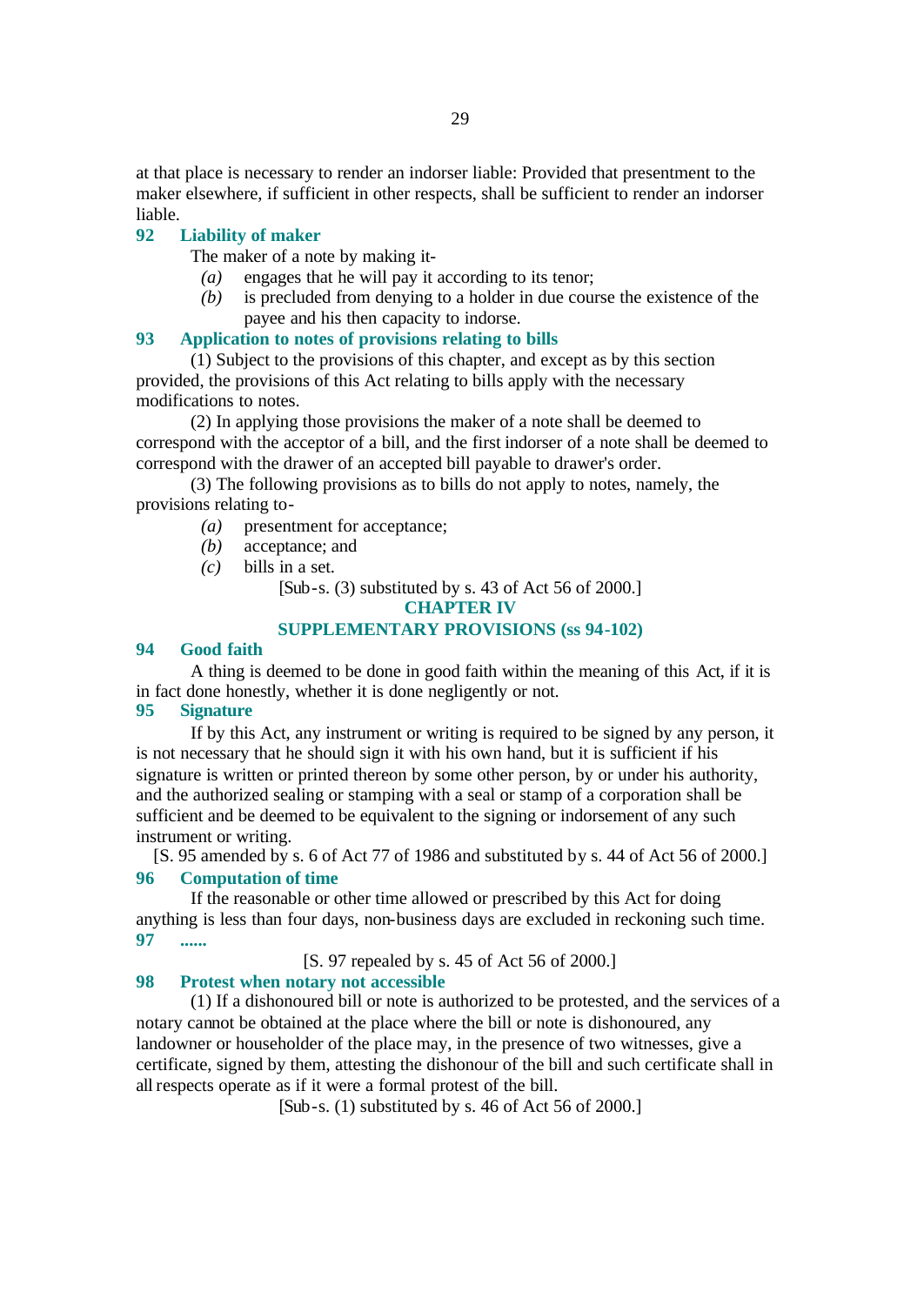(2) The form set out in the First Schedule may be used with the necessary modifications for such certificate, and if so used, shall be sufficient.

### **99 Certain provisions of Act applicable to dividend warrants, coupons for interest and postal and money orders**

The provisions of this Act as to crossed cheques shall apply also to warrants for the payment of dividends, to coupons for payment of interest and to postal and money orders.

### **100 Laws that are not affected by this Act**

Nothing in this Act shall affect or in any way restrict-

- *(a)* any law relating to stamp duty or revenue;
- *(b)* any law relating to banks;
- *(c)* any law relating to companies;
- *(d)* the procedure and practice in regard to the granting of provisional sentence in judicial proceedings.

#### **101 Repeal of laws**

(1) Subject to the provisions of subsection (2), the laws specified in the Second Schedule are hereby repealed.

(2) Such repeal shall not affect the validity of any instrument which, at the commencement of this Act, is valid according to any law so repealed, or of any thing which, according to any such law, was validly done prior to such commencement. **102 Short title**

This Act shall be called the Bills of Exchange Act, 1964.

#### **First Schedule**

### **FORM OF PROTEST WHICH MAY IN TERMS OF SECTION** *ninety-eight* **BE USED WHEN THE SERVICES OF A NOTARY CANNOT BE OBTAINED**

Know all men that I,A. B., landowner or householder of ........... in the district of ...................... at the request of C.D., there being no notary available, did on the ............. day of .................. 19......... at ........................... demand payment or acceptance from E.F., of the bill of exchange which or a copy of which is hereto annexed, to which demand he answered (state answer, if any) wherefore I now in the presence of G.H., and J.K., do protest the said bill of exchange.

A.B. ..........................

Witnesses:

G.H. ..................... J.K. .....................

*N.B.*- The bill itself or a copy of the bill and of everything appearing thereon should be annexed.

#### **Second Schedule LAWS REPEALED**

| Where in force             | No and year of Law               | <b>Title or Subject of Law</b>                                                                                                                              |
|----------------------------|----------------------------------|-------------------------------------------------------------------------------------------------------------------------------------------------------------|
| Cape of Good Hope<br>Natal | Act 19 of 1893<br>Law 15 of 1862 | Bills of Exchange Act, 1893<br>To declare Public Holidays and<br>in relation to Bills of Exchange<br>and Promissory Notes becoming<br>payable upon Holidays |
| Natal                      | Law 8 of 1887                    | Bill of Exchange Law, 1886                                                                                                                                  |